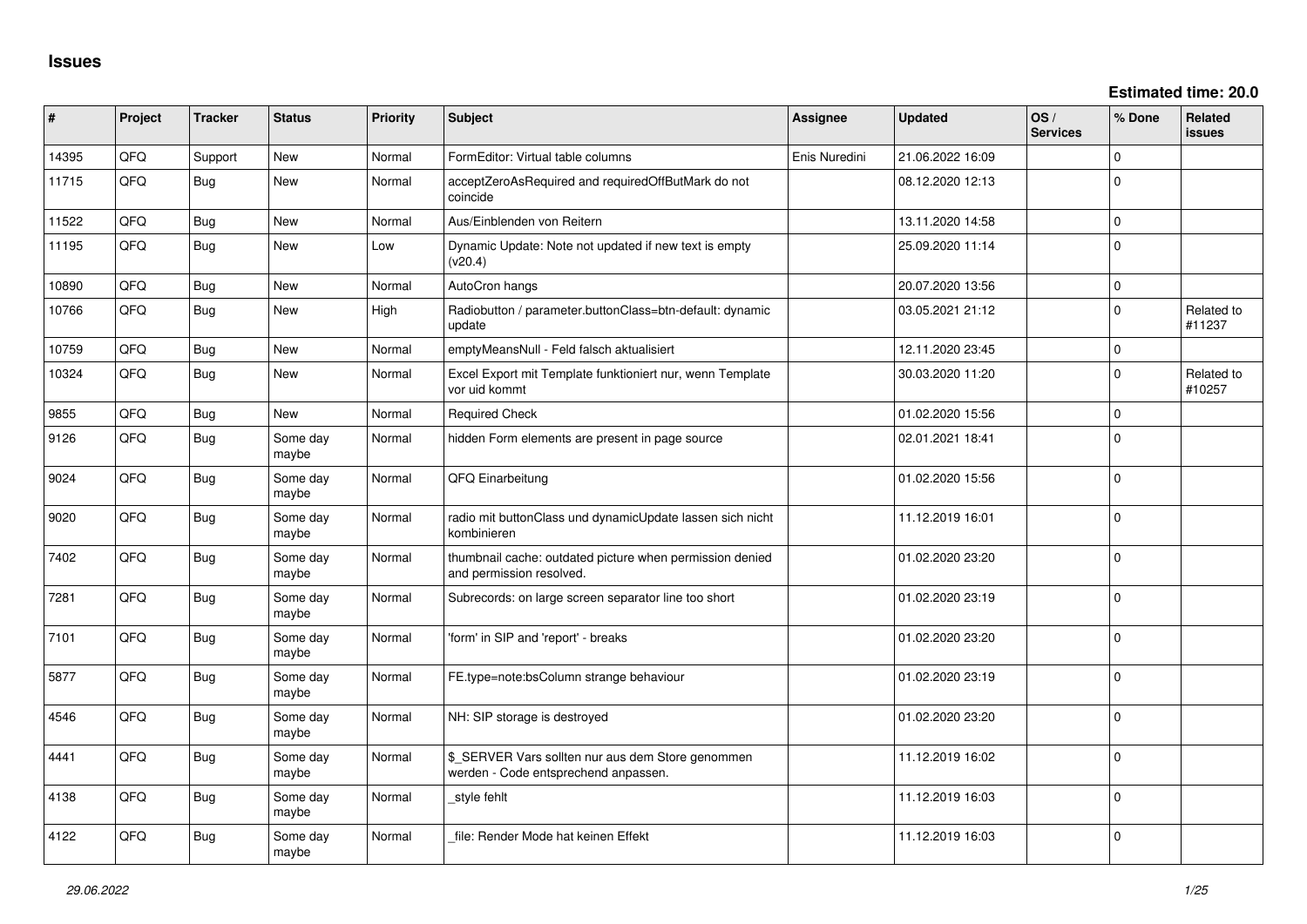| #     | <b>Project</b> | <b>Tracker</b> | <b>Status</b>     | <b>Priority</b> | <b>Subject</b>                                                                                                                                           | Assignee            | <b>Updated</b>   | OS/<br><b>Services</b> | % Done       | Related<br>issues                           |
|-------|----------------|----------------|-------------------|-----------------|----------------------------------------------------------------------------------------------------------------------------------------------------------|---------------------|------------------|------------------------|--------------|---------------------------------------------|
| 13647 | QFQ            | Bug            | <b>New</b>        | Normal          | Autofocus funktioniert nicht auf Chrome                                                                                                                  | Benjamin Baer       | 19.03.2022 17:44 |                        | $\Omega$     |                                             |
| 13528 | QFQ            | <b>Bug</b>     | <b>New</b>        | Normal          | qfq.io > releases: es wird kein neues Release angelegt                                                                                                   | Benjamin Baer       | 19.03.2022 17:46 |                        | 0            |                                             |
| 11237 | QFQ            | Bug            | <b>New</b>        | High            | Radiobutton / parameter.buttonClass= btn-default - kein dirty<br>Trigger                                                                                 | Benjamin Baer       | 03.05.2021 21:12 |                        | $\Omega$     | Related to<br>#10766                        |
| 11057 | QFQ            | Bug            | <b>New</b>        | High            | Checkboxes ohne span.checkmark im Report werden<br>ausgeblendet                                                                                          | Benjamin Baer       | 03.05.2021 21:12 |                        | <sup>0</sup> | Related to<br>#11039                        |
| 9898  | QFQ            | Bug            | Feedback          | Normal          | Formular trotz Timeout gespeichert                                                                                                                       | Benjamin Baer       | 01.02.2020 15:56 |                        | $\Omega$     |                                             |
| 9535  | QFQ            | <b>Bug</b>     | Feedback          | Normal          | Report:  AS '_vertical' - column to wide - vertical >> rot45,<br>rot <sub>90</sub>                                                                       | Benjamin Baer       | 01.02.2020 15:56 |                        | <sup>0</sup> |                                             |
| 6566  | QFQ            | <b>Bug</b>     | Priorize          | Normal          | Link Function 'delete': provided parameter missing on page<br>reload                                                                                     | Benjamin Baer       | 03.01.2022 08:08 |                        | $\Omega$     |                                             |
| 6140  | QFQ            | <b>Bug</b>     | Priorize          | Normal          | QFQ DnD Sort: Locked fields                                                                                                                              | Benjamin Baer       | 21.03.2022 09:56 |                        | $\mathbf 0$  |                                             |
| 4457  | QFQ            | <b>Bug</b>     | Priorize          | Normal          | typeahead: pressing return to select an item, saves the form<br>and closes the form.                                                                     | Benjamin Baer       | 03.01.2022 08:01 |                        | $\Omega$     | Related to<br>#4398                         |
| 4454  | QFQ            | <b>Bug</b>     | Some day<br>maybe | Normal          | Required Elements: multiple elements in a row - whole row<br>marked if only one input is empty.                                                          | Benjamin Baer       | 01.02.2020 23:20 |                        | $\Omega$     |                                             |
| 4398  | QFQ            | Bug            | Some day<br>maybe | Normal          | Typeahead: mouse click in a prefilled input opens a single<br>item dropdown with the current value - click on it seems to<br>set the value, not the key. | Benjamin Baer       | 01.02.2020 23:20 |                        | $\Omega$     | Related to<br>#4457                         |
| 2063  | QFQ            | Bug            | Some day<br>maybe | Normal          | Pills auf 'inaktiv' setzen falls keine Element auf dem Pill<br>sichtbar sind.                                                                            | Benjamin Baer       | 11.12.2019 16:03 |                        | $\Omega$     | Related to<br>#3752                         |
| 2665  | QFQ            | Bug            | Priorize          | Normal          | Dynamic Update funktioniert nicht, wenn beim<br>entsprechenden FormElement eine size angegeben ist.                                                      | Benjamin Baer       | 03.01.2022 08:12 |                        | 30           |                                             |
| 14323 | QFQ            | Bug            | In Progress       | Normal          | Report: render=both single - no impact                                                                                                                   | <b>Carsten Rose</b> | 19.06.2022 18:31 |                        | $\Omega$     |                                             |
| 14305 | QFQ            | <b>Bug</b>     | New               | Normal          | Inline Report editing does not create history entries                                                                                                    | <b>Carsten Rose</b> | 10.06.2022 11:55 |                        | $\Omega$     |                                             |
| 14304 | QFQ            | Bug            | <b>New</b>        | Normal          | table sorter view safer does not work                                                                                                                    | Carsten Rose        | 10.06.2022 11:49 |                        | $\Omega$     |                                             |
| 14283 | QFQ            | <b>Bug</b>     | Priorize          | Normal          | HEIC / HEIF convert doesn't trigger                                                                                                                      | <b>Carsten Rose</b> | 19.06.2022 16:37 |                        | $\Omega$     |                                             |
| 14233 | QFQ            | <b>Bug</b>     | <b>New</b>        | Normal          | AS _link: question - HTML is not rendered                                                                                                                | <b>Carsten Rose</b> | 28.05.2022 11:02 |                        | $\Omega$     |                                             |
| 14175 | QFQ            | <b>Bug</b>     | In Progress       | Normal          | Opening a form with no QFQ Session cookie fails                                                                                                          | Carsten Rose        | 03.06.2022 10:40 |                        | 0            |                                             |
| 14091 | QFQ            | <b>Bug</b>     | <b>New</b>        | Normal          | inconsistent template path for twig                                                                                                                      | Carsten Rose        | 19.04.2022 18:36 |                        | $\Omega$     |                                             |
| 14077 | QFQ            | Bug            | New               | Normal          | As link: Attribute 'class' missing by r:1 and r:3 - but should<br>set                                                                                    | Carsten Rose        | 28.05.2022 11:02 |                        | $\Omega$     | Related to<br>#5342,<br>Related to<br>#4343 |
| 13706 | QFQ            | Bug            | <b>New</b>        | Normal          | Wrong CheckType in FieldElement LastStatus of Form Cron                                                                                                  | <b>Carsten Rose</b> | 21.01.2022 18:20 |                        | $\Omega$     |                                             |
| 13659 | QFQ            | Bug            | <b>New</b>        | Normal          | wrong sanitize class applied to R-store                                                                                                                  | <b>Carsten Rose</b> | 15.01.2022 14:23 |                        | $\Omega$     |                                             |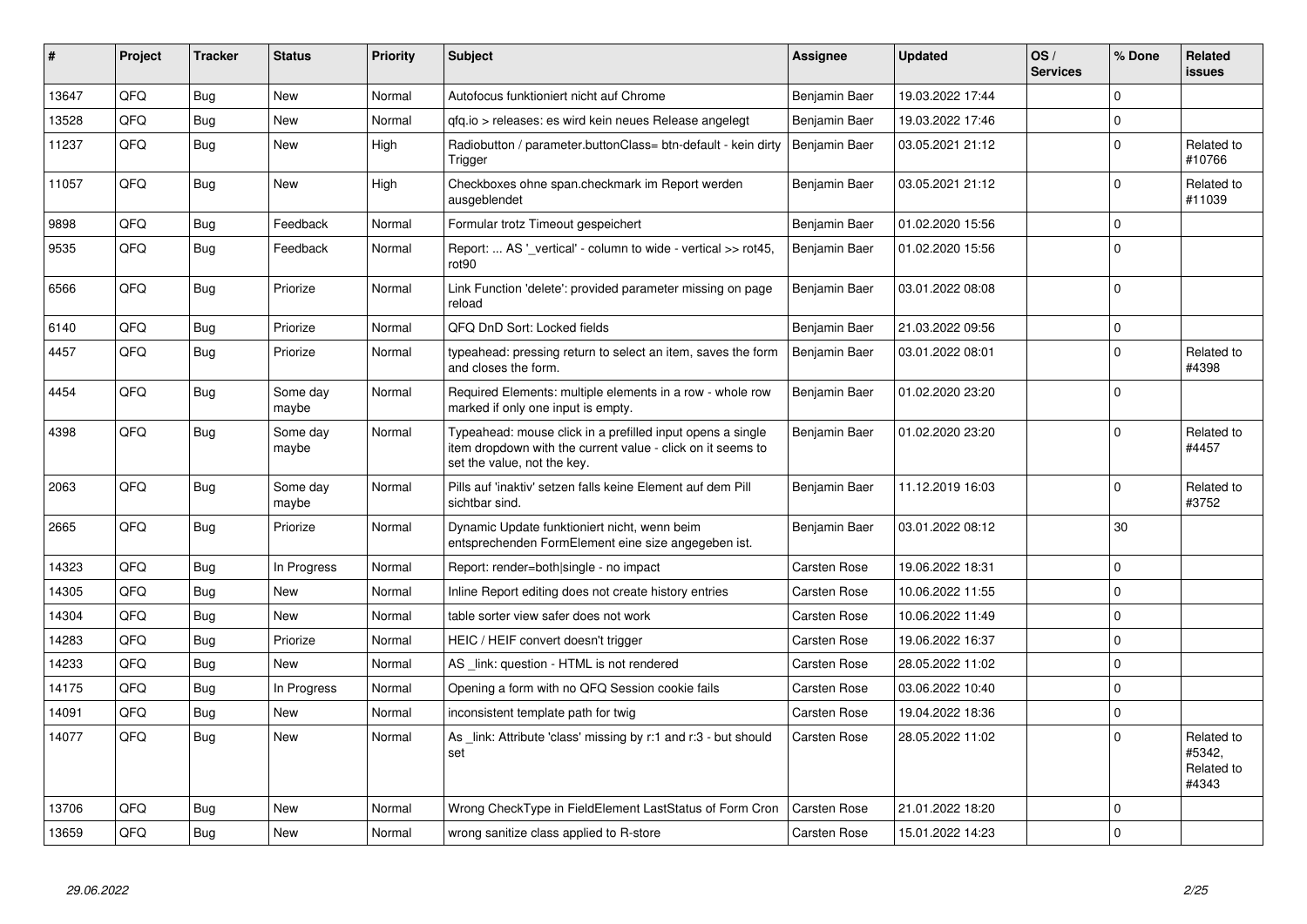| #     | Project | <b>Tracker</b> | <b>Status</b> | <b>Priority</b> | <b>Subject</b>                                                                                                                                      | <b>Assignee</b>     | <b>Updated</b>   | OS/<br><b>Services</b> | % Done      | Related<br>issues                             |
|-------|---------|----------------|---------------|-----------------|-----------------------------------------------------------------------------------------------------------------------------------------------------|---------------------|------------------|------------------------|-------------|-----------------------------------------------|
| 13592 | QFQ     | Bug            | New           | Normal          | QFQ Build Queue: das vergeben von Tags klappt nicht. Es<br>werden keine Releases gebaut.                                                            | <b>Carsten Rose</b> | 19.03.2022 17:45 |                        | 0           |                                               |
| 13460 | QFQ     | Bug            | New           | Normal          | Doc: Password set/reset  password should not processed<br>with 'html encode'                                                                        | <b>Carsten Rose</b> | 19.03.2022 17:46 |                        | 0           |                                               |
| 13451 | QFQ     | Bug            | New           | Normal          | Character Counter / Max Character: Problem in Safari                                                                                                | <b>Carsten Rose</b> | 15.04.2022 17:18 |                        | $\mathbf 0$ |                                               |
| 13332 | QFQ     | Bug            | New           | Normal          | Multi Form: Required Felder werden visuell nicht markiert.                                                                                          | <b>Carsten Rose</b> | 19.03.2022 17:47 |                        | 0           |                                               |
| 13331 | QFQ     | Bug            | New           | Normal          | Multi Form: Clear Icon misplaced                                                                                                                    | <b>Carsten Rose</b> | 19.03.2022 17:47 |                        | $\mathbf 0$ |                                               |
| 12974 | QFQ     | Bug            | New           | High            | Sanitize Queries in Action-Elements                                                                                                                 | <b>Carsten Rose</b> | 07.12.2021 17:19 |                        | 0           |                                               |
| 12716 | QFQ     | Bug            | New           | Normal          | template group: Pattern only applied to first instance                                                                                              | <b>Carsten Rose</b> | 19.03.2022 17:47 |                        | 0           |                                               |
| 12714 | QFQ     | Bug            | New           | Normal          | Conversion of GIF to PDF broken when GIF contains Alpha.                                                                                            | <b>Carsten Rose</b> | 19.03.2022 17:49 |                        | $\mathbf 0$ |                                               |
| 12702 | QFQ     | Bug            | New           | High            | templateGroup: broken in multiDb Setup                                                                                                              | <b>Carsten Rose</b> | 14.12.2021 16:02 |                        | 0           |                                               |
| 12670 | QFQ     | Bug            | New           | High            | Dropdown-Menu classes können nicht mehr angegeben<br>werden                                                                                         | Carsten Rose        | 07.12.2021 17:19 |                        | 0           |                                               |
| 12581 | QFQ     | Bug            | New           | Normal          | Form.forward=close: Record 'new' in new browser tab ><br>save (& close) >> Form is not reloaded with new created<br>record id and stays in mode=new | <b>Carsten Rose</b> | 19.03.2022 17:48 |                        | $\mathbf 0$ |                                               |
| 12546 | QFQ     | Bug            | Feedback      | Normal          | Branch 'Development' - Unit Tests mit dirty workaround<br>angepasst                                                                                 | <b>Carsten Rose</b> | 19.03.2022 17:48 |                        | $\mathbf 0$ |                                               |
| 12545 | QFQ     | Bug            | New           | Urgent          | sql.log not created / updated                                                                                                                       | <b>Carsten Rose</b> | 14.12.2021 16:02 |                        | 0           |                                               |
| 12520 | QFQ     | Bug            | New           | Normal          | Switch FE User: still active even FE User session expired                                                                                           | <b>Carsten Rose</b> | 19.03.2022 17:48 |                        | $\mathbf 0$ |                                               |
| 12513 | QFQ     | Bug            | New           | High            | Implement server side check of maxlength                                                                                                            | <b>Carsten Rose</b> | 07.12.2021 17:19 |                        | $\mathbf 0$ |                                               |
| 12512 | QFQ     | <b>Bug</b>     | New           | Normal          | Some MySQL Installation can't use 'stored procedures'                                                                                               | <b>Carsten Rose</b> | 19.03.2022 17:48 |                        | 0           |                                               |
| 12468 | QFQ     | Bug            | New           | Urgent          | Form: update Form.title after save                                                                                                                  | <b>Carsten Rose</b> | 03.05.2021 21:12 |                        | $\mathbf 0$ |                                               |
| 12463 | QFQ     | Bug            | ToDo          | High            | QFQ Function: 'function' and 'sql' on same level - output of<br>sql is shown two times.                                                             | <b>Carsten Rose</b> | 15.12.2021 16:31 |                        | 0           |                                               |
| 12395 | QFQ     | <b>Bug</b>     | ToDo          | High            | QFQ Function: Result two times shown                                                                                                                | <b>Carsten Rose</b> | 18.02.2022 08:59 |                        | 0           |                                               |
| 12327 | QFQ     | Bug            | New           | Normal          | Copy to clipboard: Glyphicon can not be changed                                                                                                     | <b>Carsten Rose</b> | 27.12.2021 17:59 |                        | $\mathbf 0$ |                                               |
| 12325 | QFQ     | Bug            | Priorize      | Normal          | MultiDB form.dblndex not working for report syntax                                                                                                  | Carsten Rose        | 07.09.2021 13:37 |                        | 0           | Related to<br>#12145,<br>Related to<br>#12314 |
| 12187 | QFQ     | Bug            | New           | Normal          | Trigger FormAsFile() via Report: probably problem with multi<br>DB setup                                                                            | Carsten Rose        | 20.03.2021 21:20 |                        | $\mathbf 0$ |                                               |
| 12133 | QFQ     | Bug            | New           | Normal          | NPM, phpSpreadSheet aktualisieren                                                                                                                   | Carsten Rose        | 15.03.2021 09:04 |                        | 0           |                                               |
| 12045 | QFQ     | Bug            | New           | Normal          | templateGroup afterSave FE: Aufruf ohne<br>sqlHonorFormElements funktioniert nicht                                                                  | Carsten Rose        | 18.02.2021 16:33 |                        | 0           |                                               |
| 12040 | QFQ     | Bug            | New           | Normal          | FE Mode 'hidden' für zwei FEs auf einer Zeile                                                                                                       | Carsten Rose        | 18.02.2021 10:13 |                        | $\mathbf 0$ |                                               |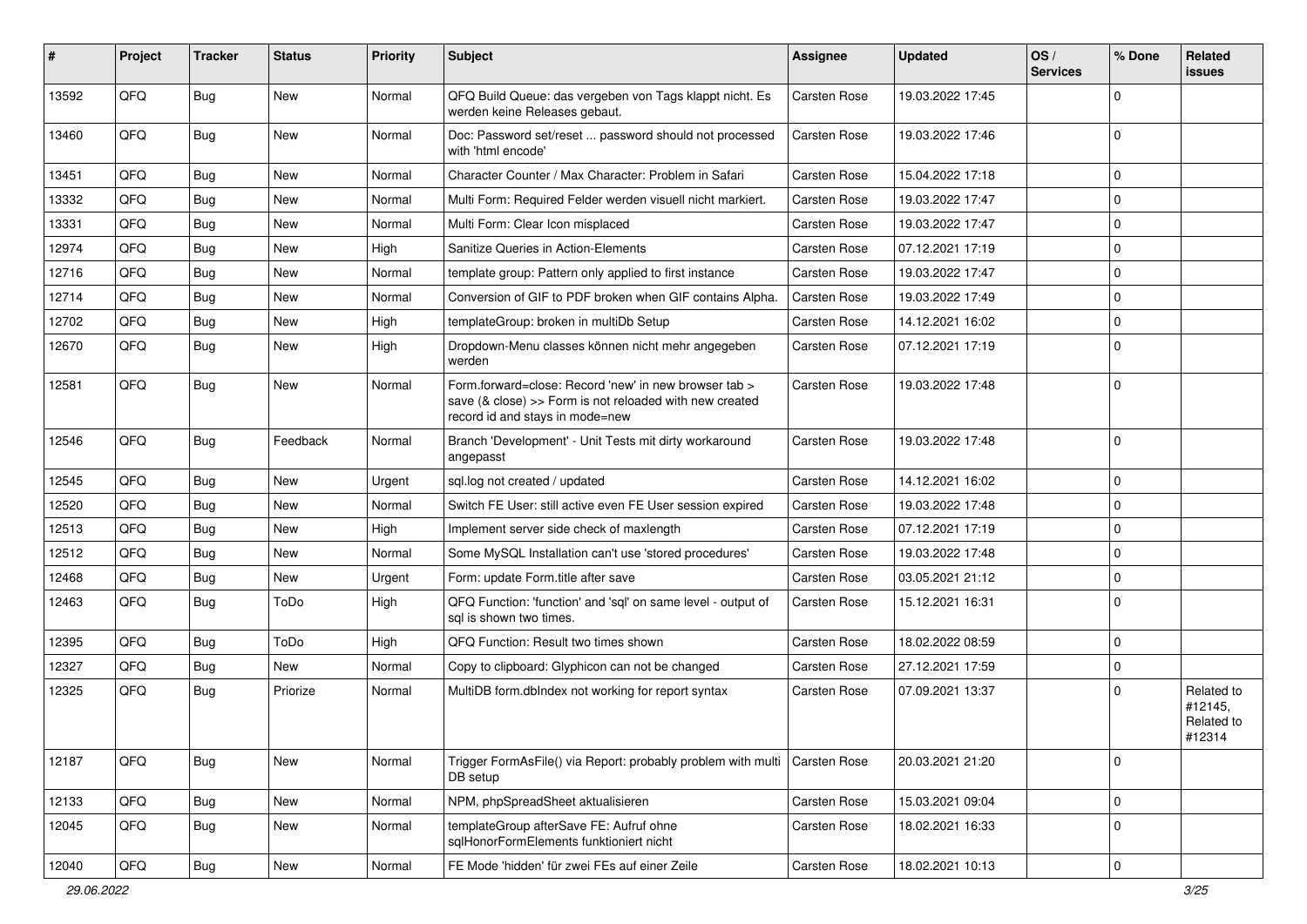| #     | Project | <b>Tracker</b> | <b>Status</b> | <b>Priority</b> | <b>Subject</b>                                                                      | <b>Assignee</b> | <b>Updated</b>   | OS/<br><b>Services</b> | % Done      | Related<br><b>issues</b>                                                                                                       |
|-------|---------|----------------|---------------|-----------------|-------------------------------------------------------------------------------------|-----------------|------------------|------------------------|-------------|--------------------------------------------------------------------------------------------------------------------------------|
| 11752 | QFQ     | Bug            | New           | Normal          | checkbox renders multiple input elements with same name                             | Carsten Rose    | 17.12.2020 14:58 |                        | $\mathbf 0$ | Related to<br>#11750                                                                                                           |
| 11695 | QFQ     | <b>Bug</b>     | <b>New</b>    | Normal          | MultiForm required FE Error                                                         | Carsten Rose    | 04.12.2020 13:34 |                        | 0           |                                                                                                                                |
| 11668 | QFQ     | Bug            | New           | Normal          | Play function.sql - problem with mysql                                              | Carsten Rose    | 03.05.2021 20:48 |                        | $\mathbf 0$ |                                                                                                                                |
| 11667 | QFQ     | Bug            | New           | Normal          | MySQL mariadb-server-10.3: Incorrect datetime value                                 | Carsten Rose    | 03.05.2021 20:48 |                        | 0           |                                                                                                                                |
| 11517 | QFQ     | Bug            | In Progress   | Normal          | extraButtonInfo Broken for multiple FormElements                                    | Carsten Rose    | 12.05.2022 13:12 |                        | $\mathbf 0$ | Related to<br>#7890,<br>Related to<br>#3811, Has<br>duplicate<br>#10905, Has<br>duplicate<br>#10553, Has<br>duplicate<br>#6779 |
| 11239 | QFQ     | Bug            | New           | Normal          | Radiobutton (plain): horizontales Rendern abhängig vom<br>Datentyp in der Datenbank | Carsten Rose    | 30.09.2020 18:37 |                        | $\mathbf 0$ |                                                                                                                                |
| 10937 | QFQ     | Bug            | New           | Normal          | Fehler mit abhängigen Select- Feldern beim Positionieren                            | Carsten Rose    | 12.11.2020 23:45 |                        | $\mathbf 0$ |                                                                                                                                |
| 10704 | QFQ     | Bug            | New           | Normal          | wkhtml problem rendering fullCalendar.js / fabric.js >><br>successor: puppeteer     | Carsten Rose    | 12.11.2020 23:45 |                        | $\mathbf 0$ | Related to<br>#5024,<br>Related to<br>#4650,<br>Related to<br>#10715                                                           |
| 10661 | QFQ     | Bug            | In Progress   | Normal          | Typo3 Warnungen                                                                     | Carsten Rose    | 07.09.2021 13:23 |                        | $\mathbf 0$ | Related to<br>#12440                                                                                                           |
| 10658 | QFQ     | Bug            | New           | Normal          | processReadOnly broken                                                              | Carsten Rose    | 27.05.2020 17:55 |                        | $\mathbf 0$ |                                                                                                                                |
| 10640 | QFQ     | Bug            | New           | High            | TypeAhead Tag: FE editierbar trotz readOnly                                         | Carsten Rose    | 03.05.2021 21:12 |                        | $\pmb{0}$   |                                                                                                                                |
| 10588 | QFQ     | Bug            | New           | Normal          | typeahed Tag: Doku anpassen                                                         | Carsten Rose    | 12.11.2020 23:45 |                        | $\mathbf 0$ |                                                                                                                                |
| 10508 | QFQ     | Bug            | New           | High            | Multi Form broken on Multi DB Instance                                              | Carsten Rose    | 03.05.2021 21:12 |                        | $\pmb{0}$   |                                                                                                                                |
| 10506 | QFQ     | Bug            | New           | High            | Template Group broken on MultiDB instance                                           | Carsten Rose    | 03.05.2021 21:12 |                        | $\mathbf 0$ | Related to<br>#10505                                                                                                           |
| 10322 | QFQ     | Bug            | New           | Normal          | FormElement / Radio: missing column 'enum' >> FE not<br>reported                    | Carsten Rose    | 07.05.2020 09:37 |                        | $\mathbf 0$ |                                                                                                                                |
| 10082 | QFQ     | Bug            | New           | Normal          | FE.type=SELECT - 'sanatize' Class                                                   | Carsten Rose    | 07.05.2020 09:36 |                        | $\mathbf 0$ | Related to<br>#10081                                                                                                           |
| 10081 | QFQ     | Bug            | New           | High            | Stale record lock after 'forbidden' character                                       | Carsten Rose    | 03.05.2021 21:12 |                        | $\mathbf 0$ | Related to<br>#10082,<br>Related to<br>#9789                                                                                   |
| 9975  | QFQ     | <b>Bug</b>     | Priorize      | Normal          | Dropdown Menu: 'r:3' broken                                                         | Carsten Rose    | 01.02.2020 10:13 |                        | 0           |                                                                                                                                |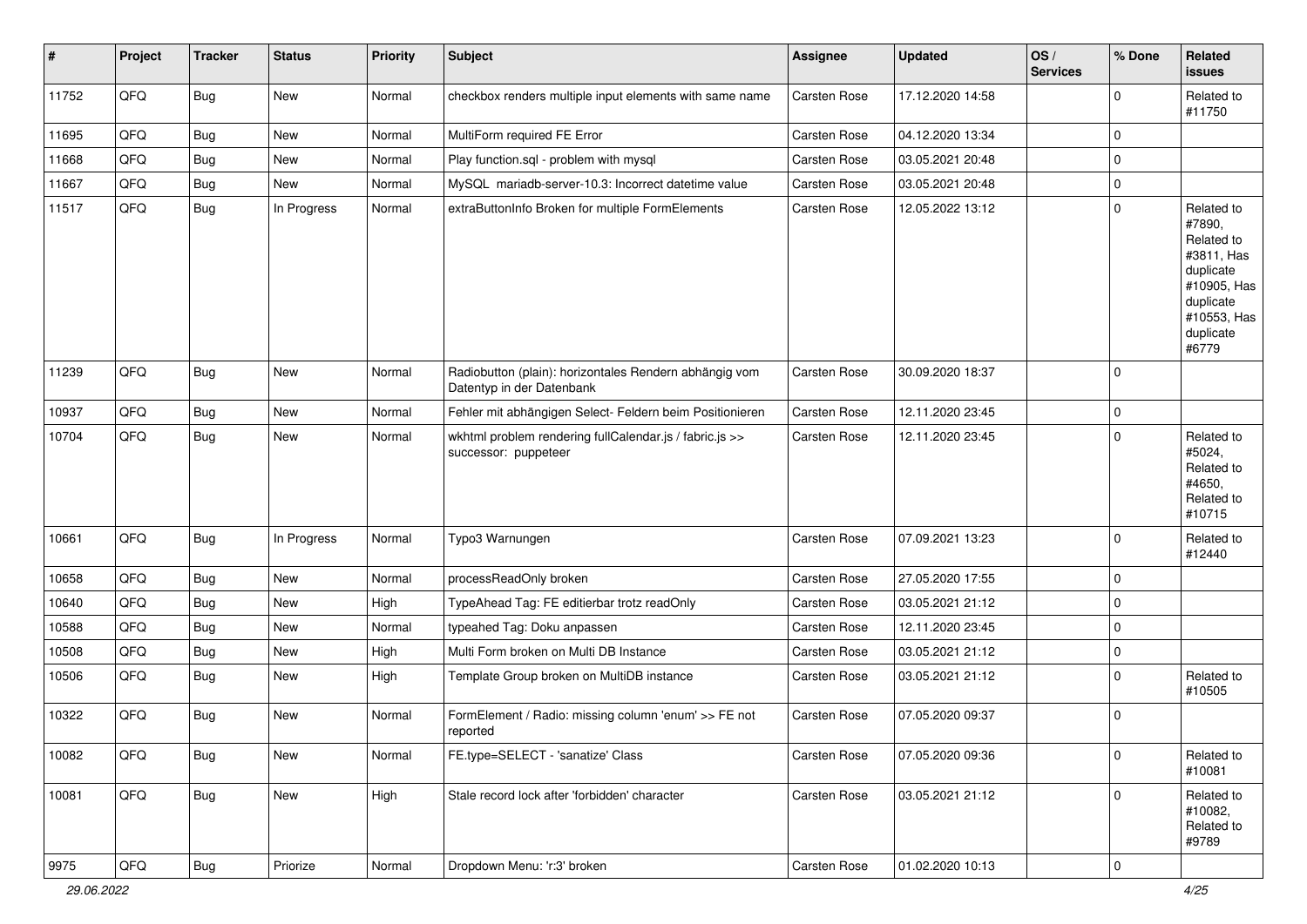| #    | Project | <b>Tracker</b> | <b>Status</b>     | <b>Priority</b> | Subject                                                                                                  | <b>Assignee</b>     | <b>Updated</b>   | OS/<br><b>Services</b> | % Done      | Related<br>issues                                                       |
|------|---------|----------------|-------------------|-----------------|----------------------------------------------------------------------------------------------------------|---------------------|------------------|------------------------|-------------|-------------------------------------------------------------------------|
| 9958 | QFQ     | Bug            | Priorize          | Normal          | Broken subrecord query: no error message                                                                 | Carsten Rose        | 05.02.2021 15:15 |                        | $\Omega$    |                                                                         |
| 9947 | QFQ     | Bug            | Priorize          | Normal          | Unwanted error message if missing 'typeAheadSqlPrefetch'                                                 | Carsten Rose        | 01.02.2020 10:13 |                        | $\mathbf 0$ |                                                                         |
| 9862 | QFQ     | Bug            | Priorize          | Normal          | Failed writing to sql mail qfq.log should throw an exception                                             | Carsten Rose        | 01.02.2020 10:13 |                        | $\mathbf 0$ |                                                                         |
| 9834 | QFQ     | <b>Bug</b>     | Priorize          | Normal          | Input elements with tag 'disabled' are missing on<br>form-submit: server option 'processReadOnly' broken | Carsten Rose        | 07.12.2021 16:43 |                        | $\mathbf 0$ | Related to<br>#9691,<br>Related to<br>#5305, Has<br>duplicate<br>#12331 |
| 9783 | QFQ     | <b>Bug</b>     | New               | Normal          | Email with special characters                                                                            | Carsten Rose        | 01.02.2020 23:22 |                        | $\mathbf 0$ |                                                                         |
| 9773 | QFQ     | <b>Bug</b>     | New               | Normal          | form.parameter.formModeGlobal=requiredOff                                                                | Carsten Rose        | 01.02.2020 15:56 |                        | $\mathbf 0$ |                                                                         |
| 9669 | QFQ     | <b>Bug</b>     | Some day<br>maybe | Normal          | Checkbox / Template Group: radio/checkbox visible broken<br>after 'add'                                  | Carsten Rose        | 16.06.2021 13:47 |                        | $\mathbf 0$ | Related to<br>#8091                                                     |
| 9534 | QFQ     | Bug            | Priorize          | Urgent          | FE.type=upload: 'Unknown Mode: ID"                                                                       | Carsten Rose        | 03.05.2021 21:14 |                        | $\mathbf 0$ | Related to<br>#9532                                                     |
| 9533 | QFQ     | <b>Bug</b>     | New               | Normal          | FE.type=upload: Check in 'beforeSave' if upload is given                                                 | Carsten Rose        | 01.02.2020 23:22 |                        | $\mathbf 0$ | Related to<br>#11523                                                    |
| 9531 | QFQ     | Bug            | New               | High            | FE File: Dynamic Update / modeSql / required detected even<br>it not set                                 | <b>Carsten Rose</b> | 11.06.2021 20:32 |                        | $\mathbf 0$ | Related to<br>#12398                                                    |
| 9347 | QFQ     | Bug            | New               | High            | FE.type=upload with dynamic show/hidden: required not<br>detected                                        | Carsten Rose        | 12.06.2021 10:40 |                        | $\mathbf 0$ | Related to<br>#5305,<br>Related to<br>#12398                            |
| 9317 | QFQ     | Bug            | New               | Normal          | FE.type=note: with dynamic show/hidden an empty label<br>causes trouble                                  | Carsten Rose        | 01.02.2020 23:22 |                        | $\mathbf 0$ |                                                                         |
| 9281 | QFQ     | <b>Bug</b>     | Some day<br>maybe | Normal          | Allow STRICT_TRANS_TABLES                                                                                | Carsten Rose        | 02.01.2021 18:43 |                        | $\mathbf 0$ |                                                                         |
| 9177 | QFQ     | Bug            | New               | Normal          | Bug? QFQ tries to save an action FE, which has real<br>existing column name                              | Carsten Rose        | 01.02.2020 23:22 |                        | $\mathbf 0$ |                                                                         |
| 9173 | QFQ     | Bug            | Priorize          | Urgent          | Stale Record Lock: Firefox                                                                               | Carsten Rose        | 03.05.2021 21:14 |                        | $\mathbf 0$ | Related to<br>#9789                                                     |
| 9127 | QFQ     | Bug            | <b>New</b>        | Normal          | Error Message: change 'roll over' color - text not readable                                              | Carsten Rose        | 01.02.2020 23:22 |                        | $\mathbf 0$ |                                                                         |
| 9121 | QFQ     | Bug            | Priorize          | High            | sip links have r and __dbIndexData set                                                                   | Carsten Rose        | 12.06.2021 10:41 |                        | $\Omega$    |                                                                         |
| 9077 | QFQ     | Bug            | New               | Normal          | typeAheadSql: report broken SQL                                                                          | Carsten Rose        | 01.02.2020 23:22 |                        | $\mathbf 0$ |                                                                         |
| 9013 | QFQ     | <b>Bug</b>     | New               | Normal          | Error in Twig template not handled                                                                       | Carsten Rose        | 20.10.2021 13:43 |                        | $\mathbf 0$ |                                                                         |
| 8668 | QFQ     | <b>Bug</b>     | New               | High            | Pill disabled: dyamic mode 'hidden' not respected - FE is still<br>required                              | Carsten Rose        | 03.05.2021 21:14 |                        | $\mathbf 0$ |                                                                         |
| 8431 | QFQ     | Bug            | New               | High            | autocron.php with wrong path                                                                             | Carsten Rose        | 03.05.2021 21:14 |                        | $\mathbf 0$ |                                                                         |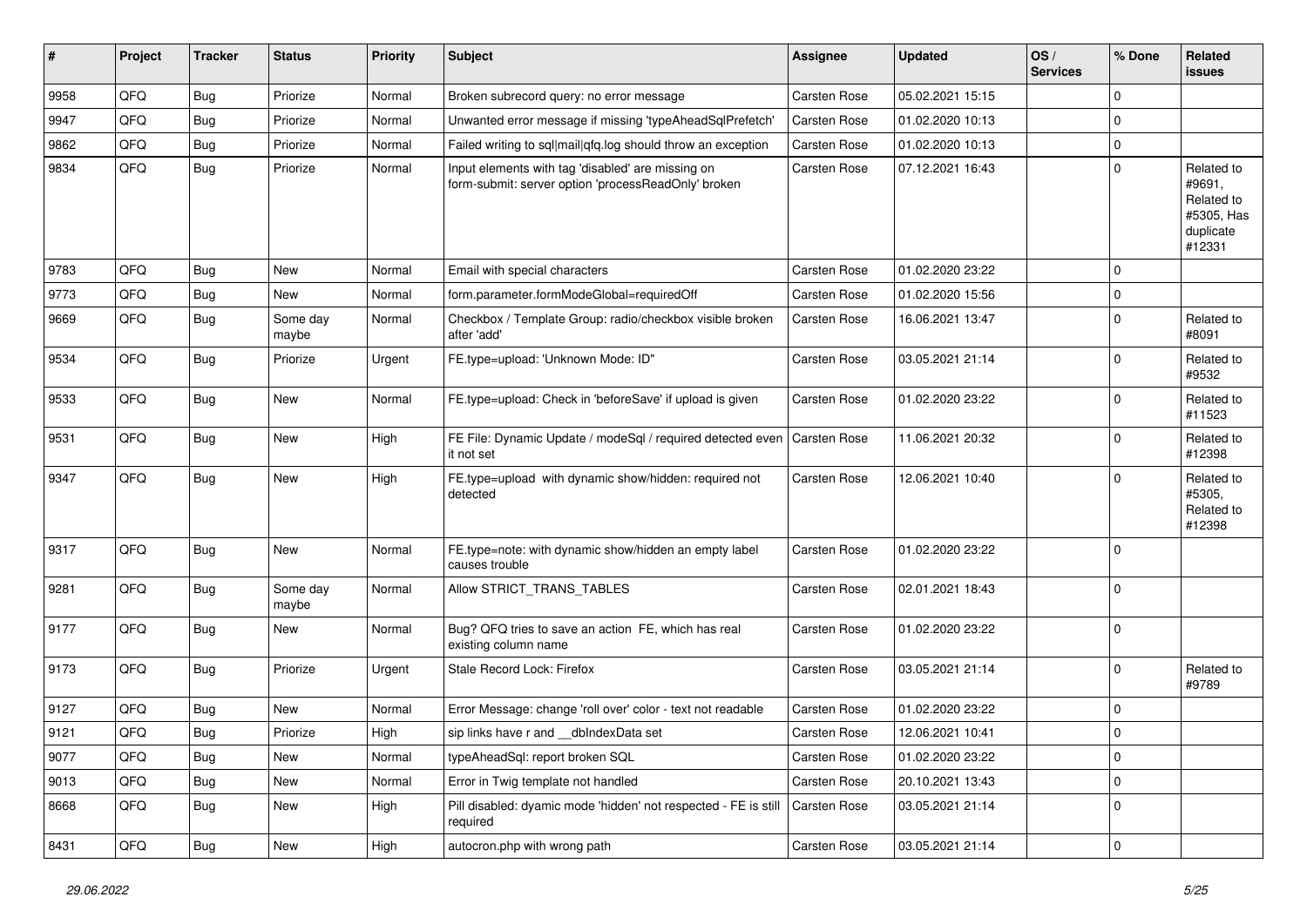| #    | Project | <b>Tracker</b> | <b>Status</b>     | <b>Priority</b> | <b>Subject</b>                                                                                                   | <b>Assignee</b>     | <b>Updated</b>   | OS/<br><b>Services</b> | % Done      | Related<br>issues         |
|------|---------|----------------|-------------------|-----------------|------------------------------------------------------------------------------------------------------------------|---------------------|------------------|------------------------|-------------|---------------------------|
| 8106 | QFQ     | Bug            | Some day<br>maybe | Normal          | Dynamic Update: Feld kann nicht auf empty zurückgesetzt<br>werden                                                | <b>Carsten Rose</b> | 11.12.2019 16:01 |                        | $\Omega$    |                           |
| 8083 | QFQ     | Bug            | New               | High            | FormEditor: primary table list does not respect<br>'indexDb={{indexData:Y}}'                                     | <b>Carsten Rose</b> | 03.05.2021 21:14 |                        | $\Omega$    | Has<br>duplicate<br>#6678 |
| 8049 | QFQ     | Bug            | New               | Normal          | FE.type=note, column 'value': text moves some pixel to top<br>after save                                         | <b>Carsten Rose</b> | 01.02.2020 23:22 |                        | $\Omega$    |                           |
| 8037 | QFQ     | Bug            | Priorize          | Normal          | FE.type=upload (advanced mode): {{slaveId:V}} missing<br>during dynamic update                                   | <b>Carsten Rose</b> | 01.02.2020 10:13 |                        | $\Omega$    |                           |
| 7899 | QFQ     | Bug            | New               | High            | Fe.type=password / retype / required: always complain about<br>missing value                                     | <b>Carsten Rose</b> | 03.05.2021 21:14 |                        | $\Omega$    |                           |
| 7890 | QFQ     | Bug            | New               | Normal          | FormElement 'required': extraButtonInfo not aligned                                                              | <b>Carsten Rose</b> | 11.06.2021 21:17 |                        | $\mathbf 0$ | Related to<br>#11517      |
| 7795 | QFQ     | Bug            | New               | Normal          | Readonly Form: Typeahead-Felder                                                                                  | <b>Carsten Rose</b> | 01.02.2020 23:22 |                        | $\mathbf 0$ |                           |
| 7685 | QFQ     | Bug            | New               | Normal          | Open FormElement from QFQ error message and save<br>modified record: error about missing {{formId:F}}            | <b>Carsten Rose</b> | 01.02.2020 23:22 |                        | $\Omega$    |                           |
| 7656 | QFQ     | Bug            | Priorize          | Normal          | FE with required, 'pattern' and 'extraButtonLock': always<br>complain about missing value                        | <b>Carsten Rose</b> | 01.02.2020 10:13 |                        | $\Omega$    |                           |
| 7650 | QFQ     | Bug            | New               | High            | Optional do not show 'required' sign on FormElement                                                              | <b>Carsten Rose</b> | 03.05.2021 21:14 |                        | $\Omega$    |                           |
| 7616 | QFQ     | Bug            | Priorize          | Normal          | Selectlist with Enum & Dynamic Update                                                                            | <b>Carsten Rose</b> | 01.02.2020 10:13 |                        | $\Omega$    |                           |
| 7574 | QFQ     | Bug            | New               | Normal          | Substitute error: form element not reported / dont parse<br>Form.note                                            | Carsten Rose        | 01.02.2020 23:21 |                        | $\Omega$    |                           |
| 7547 | QFQ     | <b>Bug</b>     | New               | Normal          | Error Message in afterSave: wrong parameter column<br>reported                                                   | <b>Carsten Rose</b> | 01.02.2020 23:22 |                        | $\Omega$    |                           |
| 7524 | QFQ     | <b>Bug</b>     | New               | Normal          | QFQ throws a 'General Error' if 'fileadmin/protected/log/' is<br>not writeable                                   | <b>Carsten Rose</b> | 01.02.2020 23:22 |                        | 0           |                           |
| 7513 | QFQ     | Bug            | New               | Normal          | Radios not correct aligned                                                                                       | <b>Carsten Rose</b> | 01.02.2020 23:22 |                        | $\Omega$    |                           |
| 7512 | QFQ     | Bug            | New               | Normal          | FE: inputType=number >> 'pattern' is not respected                                                               | <b>Carsten Rose</b> | 01.02.2020 23:22 |                        | $\Omega$    |                           |
| 7456 | QFQ     | Bug            | Some day<br>maybe | Low             | Todos in Code: solve or make ticket                                                                              | <b>Carsten Rose</b> | 16.09.2021 15:10 |                        | 0 I         |                           |
| 7261 | QFQ     | Bug            | New               | Normal          | Report pathFilename for user without path, only the filename                                                     | <b>Carsten Rose</b> | 01.02.2020 23:21 |                        | 0           |                           |
| 7219 | QFQ     | Bug            | New               | Normal          | typeSheadSql / typeAheadSqlPrefetch: change to curly<br>braces                                                   | <b>Carsten Rose</b> | 01.02.2020 23:21 |                        | l O         |                           |
| 7014 | QFQ     | Bug            | New               | Normal          | Sending invalid emails succeeds when<br>debug.redirectAllMailTo is set                                           | Carsten Rose        | 01.02.2020 23:21 |                        | $\mathbf 0$ |                           |
| 7002 | QFQ     | Bug            | New               | Normal          | Dynamic Update: row does not disappear / appear                                                                  | Carsten Rose        | 01.02.2020 23:22 |                        | 0           |                           |
| 6912 | QFQ     | Bug            | New               | Normal          | error Message Var 'deadline' already set in SIP - in Form<br>with FE.value={{deadline:R:::{{deadlinePeriod:Y}}}} | Carsten Rose        | 01.02.2020 23:21 |                        | 0           |                           |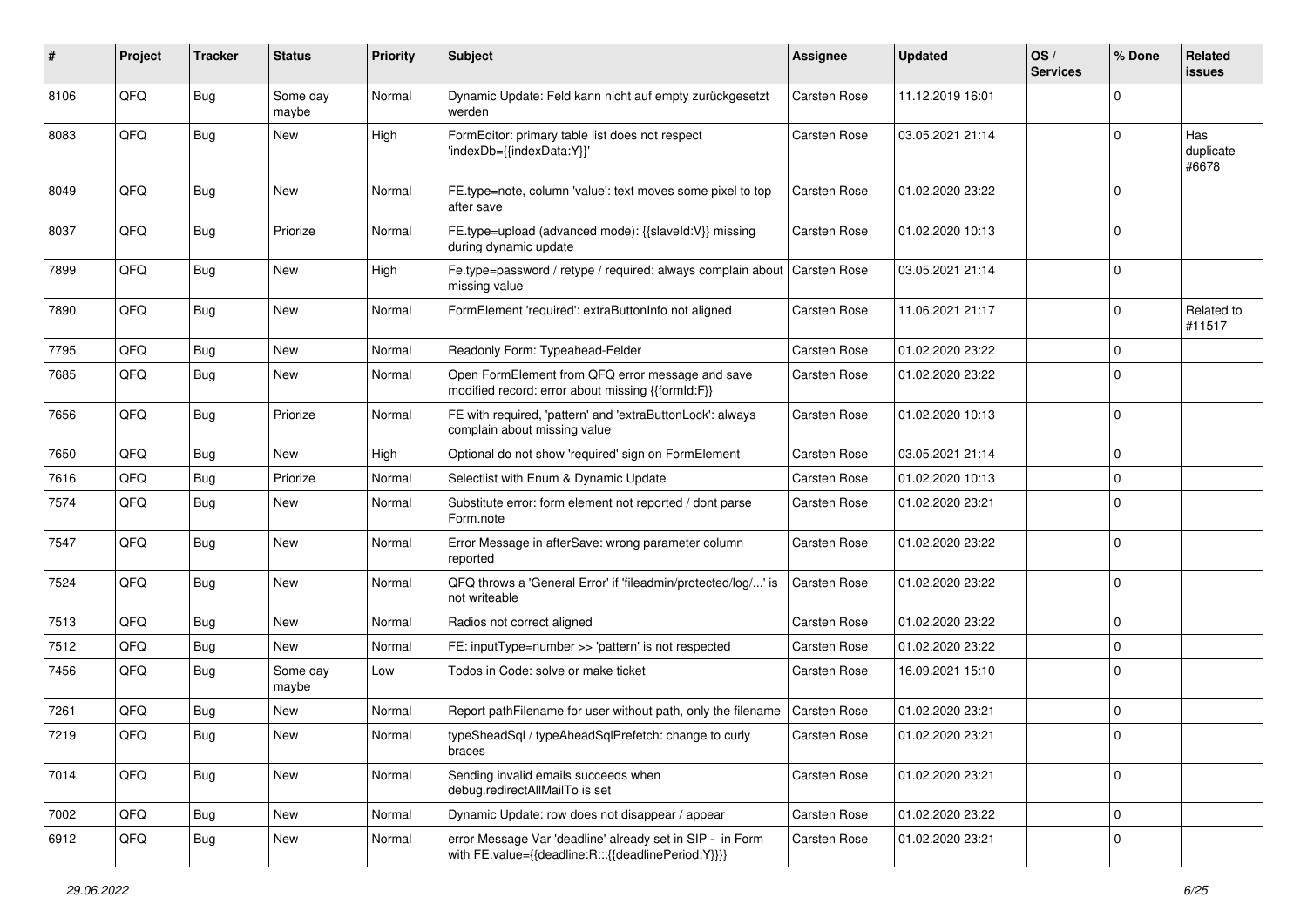| ∦    | Project | <b>Tracker</b> | <b>Status</b>     | <b>Priority</b> | Subject                                                                                                              | <b>Assignee</b> | <b>Updated</b>   | OS/<br><b>Services</b> | % Done      | Related<br><b>issues</b>                       |
|------|---------|----------------|-------------------|-----------------|----------------------------------------------------------------------------------------------------------------------|-----------------|------------------|------------------------|-------------|------------------------------------------------|
| 6677 | QFQ     | Bug            | New               | Normal          | Error message FE Action Element: no/wrong FE reference<br>who cause the problem.                                     | Carsten Rose    | 01.02.2020 23:21 |                        | $\Omega$    |                                                |
| 6574 | QFQ     | Bug            | Priorize          | Normal          | qfq.log: Fehlermeldung wurde angezeigt, aber nicht geloggt                                                           | Carsten Rose    | 01.02.2020 10:13 |                        | $\Omega$    |                                                |
| 6483 | QFQ     | Bug            | <b>New</b>        | Normal          | R Store funktioniert nicht bei 'Report Notation' im FE                                                               | Carsten Rose    | 01.02.2020 23:21 |                        | 0           |                                                |
| 6462 | QFQ     | Bug            | New               | Normal          | File Upload: Nutzlose Fehlermeldung wenn Datei zu gross                                                              | Carsten Rose    | 01.02.2020 23:21 |                        | $\Omega$    | Related to<br>#6139                            |
| 6116 | QFQ     | Bug            | Priorize          | High            | value of checkbox not saved                                                                                          | Carsten Rose    | 07.12.2021 17:19 |                        | $\mathbf 0$ |                                                |
| 5991 | QFQ     | Bug            | Some day<br>maybe | Normal          | URLs with ' ' or long parameter are problematic                                                                      | Carsten Rose    | 01.02.2020 23:19 |                        | $\Omega$    |                                                |
| 5768 | QFQ     | Bug            | Some day<br>maybe | Normal          | '{{pageLanguage:T}}' missing if QFQ is called via api                                                                | Carsten Rose    | 01.02.2020 23:19 |                        | $\mathbf 0$ |                                                |
| 5706 | QFQ     | <b>Bug</b>     | Some day<br>maybe | Normal          | upload: fileDestination needs to be sanatized                                                                        | Carsten Rose    | 01.02.2020 23:19 |                        | $\mathbf 0$ |                                                |
| 5576 | QFQ     | Bug            | New               | Normal          | Using MySQL 'DROP' requires privilege - wich is not really<br>necessary.                                             | Carsten Rose    | 01.02.2020 23:21 |                        | $\Omega$    |                                                |
| 5559 | QFQ     | Bug            | <b>New</b>        | Normal          | FE.type = Upload: 'accept' might contain variables                                                                   | Carsten Rose    | 11.05.2020 21:23 |                        | $\Omega$    |                                                |
| 5557 | QFQ     | <b>Bug</b>     | Some day<br>maybe | Normal          | Form load: STORE_RECORD filled, but should be empty                                                                  | Carsten Rose    | 01.02.2020 23:19 |                        | $\mathbf 0$ |                                                |
| 5459 | QFQ     | Bug            | New               | High            | Multi DB: spread system tables between 'QFQ' and<br>'Data'-DB                                                        | Carsten Rose    | 03.05.2021 21:14 |                        | $\Omega$    | Related to<br>#4720                            |
| 5305 | QFQ     | Bug            | New               | Normal          | Upload FormElement: nicht disabled by readonly Form                                                                  | Carsten Rose    | 16.06.2021 13:43 |                        | $\Omega$    | Related to<br>#9347,<br>Related to<br>#9834    |
| 5221 | QFQ     | Bug            | <b>New</b>        | High            | Download Dialog: Bleibt stehen in FF wenn Datei<br>automatisch gespeichert wird.                                     | Carsten Rose    | 03.05.2021 21:14 |                        | $\Omega$    |                                                |
| 5021 | QFQ     | Bug            | Some day<br>maybe | Normal          | FE.typ=extra - during save displays error 'datum2' already<br>filled in STORE_SIP - the value is stored nevertheless | Carsten Rose    | 01.02.2020 23:19 |                        | $\Omega$    | Related to<br>#3875                            |
| 4771 | QFQ     | Bug            | Some day<br>maybe | Normal          | qfq: select-down-values empty after save (edit-form for<br>program administrators)                                   | Carsten Rose    | 01.02.2020 23:20 |                        | $\Omega$    | Related to<br>#4549, Has<br>duplicate<br>#4282 |
| 4756 | QFQ     | <b>Bug</b>     | <b>New</b>        | Normal          | Form dirty even nothing changes                                                                                      | Carsten Rose    | 11.12.2019 16:16 |                        | $\Omega$    |                                                |
| 4659 | QFG     | <b>Bug</b>     | Some day<br>maybe | Normal          | infoButtonExtra                                                                                                      | Carsten Rose    | 01.02.2020 23:20 |                        | $\mathbf 0$ |                                                |
| 4651 | QFQ     | Bug            | Some day<br>maybe | Normal          | "Loading document" Modal wird angezeigt bei uzhcd type=2<br>Ansicht                                                  | Carsten Rose    | 01.02.2020 23:20 |                        | $\Omega$    |                                                |
| 4583 | QFQ     | Bug            | Some day<br>maybe | Normal          | Dynamic Update bei TypeAhead Feldern                                                                                 | Carsten Rose    | 01.02.2020 23:19 |                        | 0           |                                                |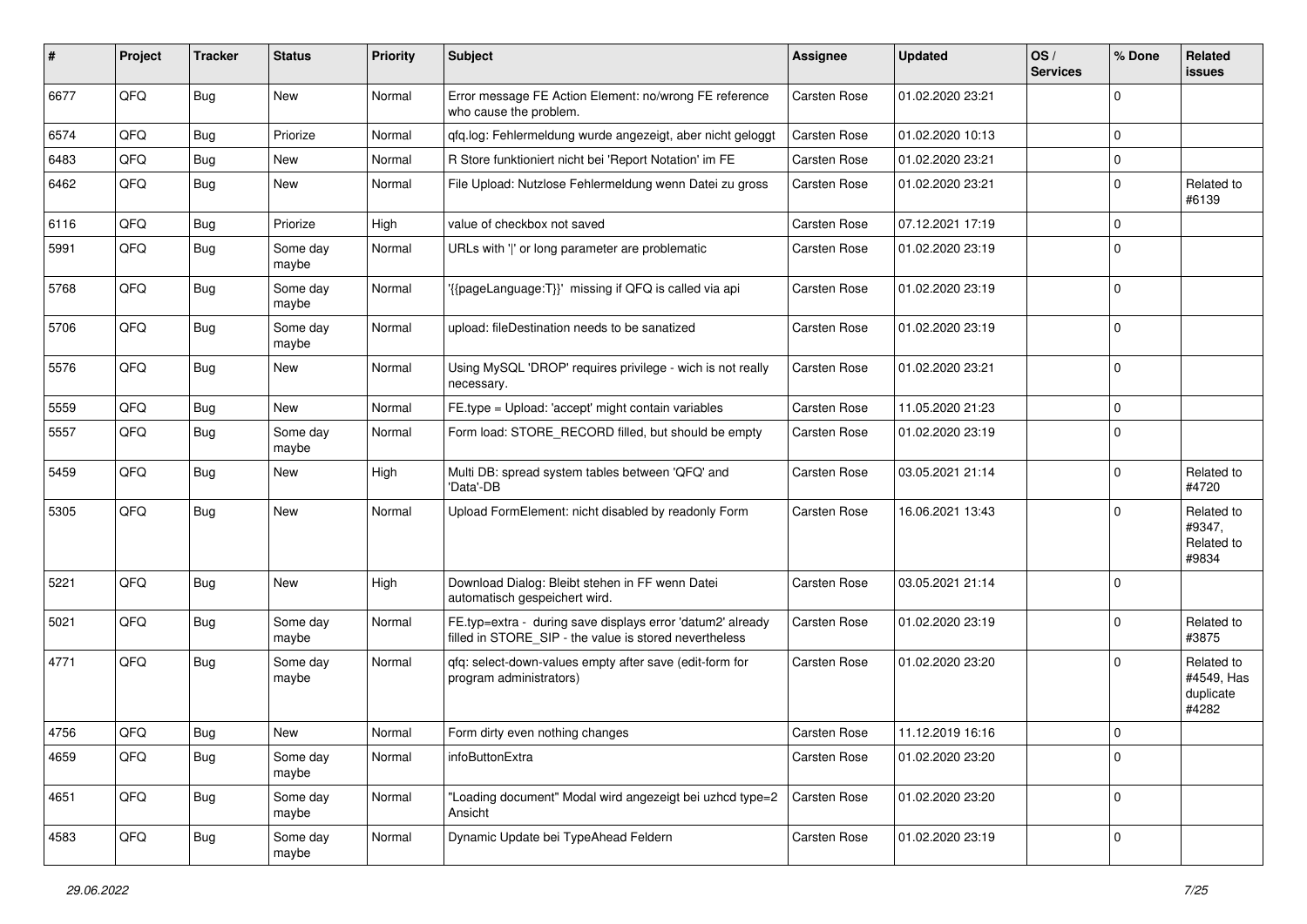| ∦    | Project    | <b>Tracker</b> | <b>Status</b>     | <b>Priority</b> | <b>Subject</b>                                                                                                                | Assignee            | <b>Updated</b>   | OS/<br><b>Services</b> | % Done   | Related<br><b>issues</b>                    |
|------|------------|----------------|-------------------|-----------------|-------------------------------------------------------------------------------------------------------------------------------|---------------------|------------------|------------------------|----------|---------------------------------------------|
| 4549 | QFQ        | <b>Bug</b>     | Some day<br>maybe | Normal          | TemplateGroups: FE.type SELECT loose selected value<br>after save                                                             | Carsten Rose        | 01.02.2020 23:20 |                        | $\Omega$ | Related to<br>#4548.<br>Related to<br>#4771 |
| 4528 | QFQ        | Bug            | Some day<br>maybe | Normal          | extraButtonLock mit SQLAhead Bug                                                                                              | <b>Carsten Rose</b> | 01.02.2020 23:19 |                        | $\Omega$ |                                             |
| 4328 | QFQ        | Bug            | Some day<br>maybe | Normal          | Error Message: Show FE name/number on problems in FE                                                                          | <b>Carsten Rose</b> | 01.02.2020 23:20 |                        | $\Omega$ |                                             |
| 4293 | QFQ        | Bug            | Some day<br>maybe | Normal          | Download broken if token 'd:' is missing - but no error<br>message                                                            | <b>Carsten Rose</b> | 11.12.2019 16:03 |                        | $\Omega$ | Related to<br>#7514                         |
| 4279 | QFQ        | Bug            | Some day<br>maybe | High            | config.linkVars lost                                                                                                          | Carsten Rose        | 03.05.2021 21:14 |                        | $\Omega$ |                                             |
| 4092 | QFQ        | Bug            | Some day<br>maybe | Normal          | 1) Logging verbessern wann welches FE warum ausgefuehrt<br>wird, 2) Documentation: Best Practice Template Group               | <b>Carsten Rose</b> | 01.02.2020 23:19 |                        | $\Omega$ | Related to<br>#3504                         |
| 4008 | OFO        | Bug            | Some day<br>maybe | Normal          | FormElemen.type=sendmail: wrong 'TO' if 'real<br>name <rea@mail.to>' is used</rea@mail.to>                                    | Carsten Rose        | 11.12.2019 16:03 |                        | $\Omega$ |                                             |
| 3895 | QFQ        | Bug            | Some day<br>maybe | Normal          | typeahead pedantic: on lehrkredit Idap webpass - if only one<br>person is in dropdown, such person can't be selected          | <b>Carsten Rose</b> | 11.12.2019 16:03 |                        | $\Omega$ |                                             |
| 3882 | QFQ        | Bug            | Some day<br>maybe | Normal          | templateGroup: disable 'add' if limit is reached - funktioniert<br>nicht wenn bereits records existierten                     | <b>Carsten Rose</b> | 11.12.2019 16:03 |                        | $\Omega$ |                                             |
| 3811 | QFQ        | <b>Bug</b>     | Some day<br>maybe | Normal          | Dynamic Update: extraButtonInfo - Text aktualisieren                                                                          | Carsten Rose        | 11.12.2019 16:03 |                        | $\Omega$ | Related to<br>#11517                        |
| 3782 | QFQ        | Bug            | Priorize          | Normal          | Bei fehlerhafter Eingabe (z.B. Datum) sollte das erwartete<br>Format angezeigt werden                                         | Carsten Rose        | 01.02.2020 10:13 |                        | $\Omega$ |                                             |
| 3750 | QFQ        | <b>Bug</b>     | Some day<br>maybe | Normal          | FE in a row: if one violates check, all are red                                                                               | Carsten Rose        | 11.12.2019 16:03 |                        | $\Omega$ |                                             |
| 3682 | QFQ        | Bug            | Some day<br>maybe | Normal          | Dynamic update: Radio buttons                                                                                                 | <b>Carsten Rose</b> | 11.12.2019 16:02 |                        | $\Omega$ |                                             |
| 3588 | <b>OFO</b> | Bug            | Some day<br>maybe | Normal          | templateGroup: versteckte Elemente werden weiterhin<br>gespeichert.                                                           | Carsten Rose        | 11.12.2019 16:02 |                        | $\Omega$ |                                             |
| 3570 | QFQ        | Bug            | Some day<br>maybe | High            | Formular mit prmitnew permitEdit=Always wird nicht<br>aufgerufen (ist leer)                                                   | <b>Carsten Rose</b> | 03.05.2021 21:14 |                        | $\Omega$ |                                             |
| 3547 | QFQ        | Bug            | New               | Normal          | FE of type 'note' causes writing of empty fields.                                                                             | <b>Carsten Rose</b> | 01.02.2020 23:21 |                        | $\Omega$ |                                             |
| 3349 | QFQ        | <b>Bug</b>     | Some day<br>maybe | Normal          | config.qfq.ini: a) vertraegt keine '=' im Value (z.B. Passwort),<br>b) Values sollten in ticks einschliessbar sein (spaces, ) | Carsten Rose        | 11.12.2019 16:02 |                        | $\Omega$ |                                             |
| 3130 | QFQ        | Bug            | Some day<br>maybe | Normal          | Debug Info's nicht korrekt nach 'New > Save'.                                                                                 | Carsten Rose        | 11.12.2019 16:03 |                        | $\Omega$ | Related to<br>#3253                         |
| 3109 | QFQ        | Bug            | Some day<br>maybe | High            | RealUrl: Links werden nicht korrekt gerendert                                                                                 | Carsten Rose        | 03.05.2021 21:14 |                        | $\Omega$ |                                             |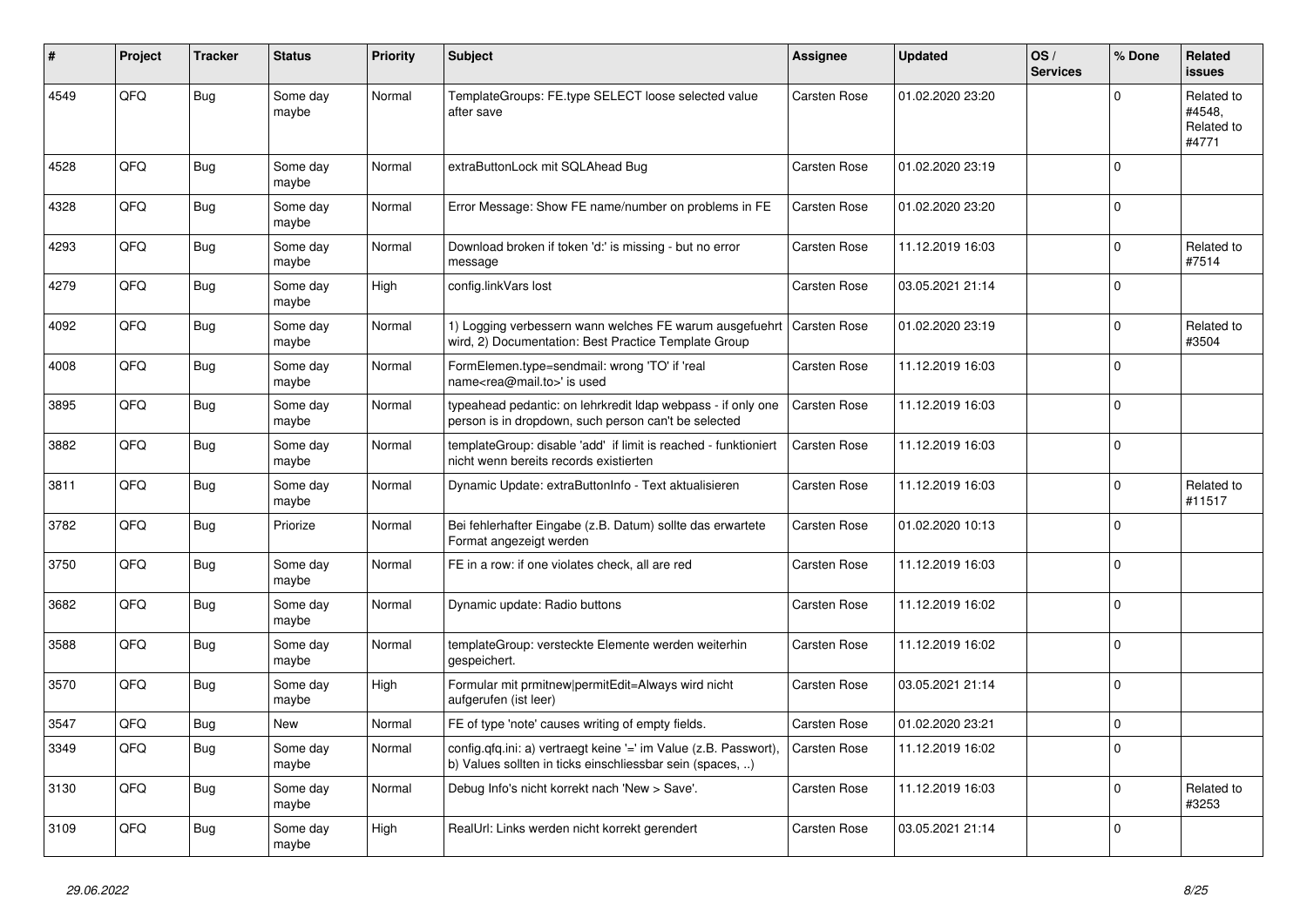| #     | Project | <b>Tracker</b> | <b>Status</b>     | <b>Priority</b> | <b>Subject</b>                                                                                         | Assignee            | <b>Updated</b>   | OS/<br><b>Services</b> | % Done      | Related<br><b>issues</b>                                             |
|-------|---------|----------------|-------------------|-----------------|--------------------------------------------------------------------------------------------------------|---------------------|------------------|------------------------|-------------|----------------------------------------------------------------------|
| 3061  | QFQ     | <b>Bug</b>     | Some day<br>maybe | High            | winstitute: mysql connection durcheinander - nmhp17<br>(ag7)/QFQ arbeitet mit DB/Tabellen von biostat. | <b>Carsten Rose</b> | 03.05.2021 21:14 |                        | $\mathbf 0$ |                                                                      |
| 2643  | QFQ     | <b>Bug</b>     | Some day<br>maybe | Normal          | Zend / PHP Webinars anschauen                                                                          | <b>Carsten Rose</b> | 01.02.2020 15:56 |                        | $\pmb{0}$   |                                                                      |
| 9691  | QFQ     | <b>Bug</b>     | In Progress       | Normal          | Checkbox: dynamic update > readonly                                                                    | Carsten Rose        | 01.02.2020 23:22 |                        | 50          | Related to<br>#9834                                                  |
| 9789  | QFQ     | <b>Bug</b>     | In Progress       | High            | Record Lock: release to early on 'leave page'                                                          | Carsten Rose        | 10.01.2022 09:25 |                        | 100         | Related to<br>#10081.<br>Related to<br>#9173,<br>Related to<br>#8702 |
| 9275  | QFQ     | <b>Bug</b>     | New               | Normal          | autcron: t3 page, which takes to long to respond, is not<br>reported properly                          | <b>Carsten Rose</b> | 01.02.2020 23:22 |                        | 100         |                                                                      |
| 11347 | QFQ     | <b>Bug</b>     | Feedback          | Normal          | If Bedingungen funktionieren nicht korrekt                                                             | Christoph Fuchs     | 21.03.2021 20:37 |                        | $\pmb{0}$   |                                                                      |
| 3613  | QFQ     | Bug            | Some day<br>maybe | Normal          | note /note unchecked -> note div (col-md) wird weiterhin<br>gerendert                                  | Elias Villiger      | 01.02.2020 23:19 |                        | 100         |                                                                      |
| 14377 | QFQ     | <b>Bug</b>     | <b>New</b>        | Normal          | Documentation > General Tips: white page after migration                                               | Enis Nuredini       | 19.06.2022 16:37 |                        | $\mathbf 0$ |                                                                      |
| 14322 | QFQ     | <b>Bug</b>     | New               | Normal          | Form Load: by default no scroll (save & close should be<br>visible)                                    | Enis Nuredini       | 15.06.2022 14:12 |                        | $\mathbf 0$ | Related to<br>#14321,<br>Related to<br>#6232                         |
| 14303 | QFQ     | Bug            | ToDo              | Normal          | datetime broken with picker                                                                            | Enis Nuredini       | 17.06.2022 09:02 |                        | $\mathbf 0$ | Related to<br>#12630                                                 |
| 14245 | QFQ     | Bug            | New               | Normal          | Form Save Btn bleibt disabled wenn Datumsfeld über<br>Datepicker geändert                              | Enis Nuredini       | 27.05.2022 13:45 |                        | $\mathbf 0$ | Related to<br>#13689                                                 |
| 13943 | QFQ     | <b>Bug</b>     | Priorize          | Normal          | unable to find formgroup                                                                               | Enis Nuredini       | 28.05.2022 11:03 |                        | 0           |                                                                      |
| 13899 | QFQ     | <b>Bug</b>     | ToDo              | Normal          | Selenium: zum laufen bringen                                                                           | Enis Nuredini       | 25.03.2022 10:24 |                        | $\mathbf 0$ |                                                                      |
| 13767 | QFQ     | <b>Bug</b>     | Feedback          | Normal          | date/time-picker: required shows up/down button orange                                                 | Enis Nuredini       | 16.05.2022 23:16 |                        | $\mathbf 0$ |                                                                      |
| 13716 | QFQ     | <b>Bug</b>     | New               | High            | Firefox ask to store username/password                                                                 | Enis Nuredini       | 30.05.2022 09:31 |                        | $\mathbf 0$ | Related to<br>#13827                                                 |
| 13689 | QFQ     | <b>Bug</b>     | <b>New</b>        | Normal          | Enter auf Eingabefeld mit ungültigem Wert führt zu blurry<br>Seite                                     | Enis Nuredini       | 28.05.2022 10:53 |                        | $\mathbf 0$ | Related to<br>#14245, Has<br>duplicate<br>#11891                     |
| 12989 | QFQ     | <b>Bug</b>     | <b>New</b>        | Normal          | empty string does not trigger dynamic update                                                           | Enis Nuredini       | 28.05.2022 11:09 |                        | 0           |                                                                      |
| 12066 | QFQ     | <b>Bug</b>     | New               | High            | enterAsSubmit: Forward wird nicht ausgeführt                                                           | Enis Nuredini       | 29.05.2022 09:23 |                        | 0           |                                                                      |
| 11630 | QFQ     | <b>Bug</b>     | Feedback          | High            | Bitte check ob CALL() in 20.11.0 noch so funktioniert wie in<br>20.4.1                                 | Enis Nuredini       | 28.05.2022 13:45 |                        | $\mathbf 0$ | Related to<br>#11325                                                 |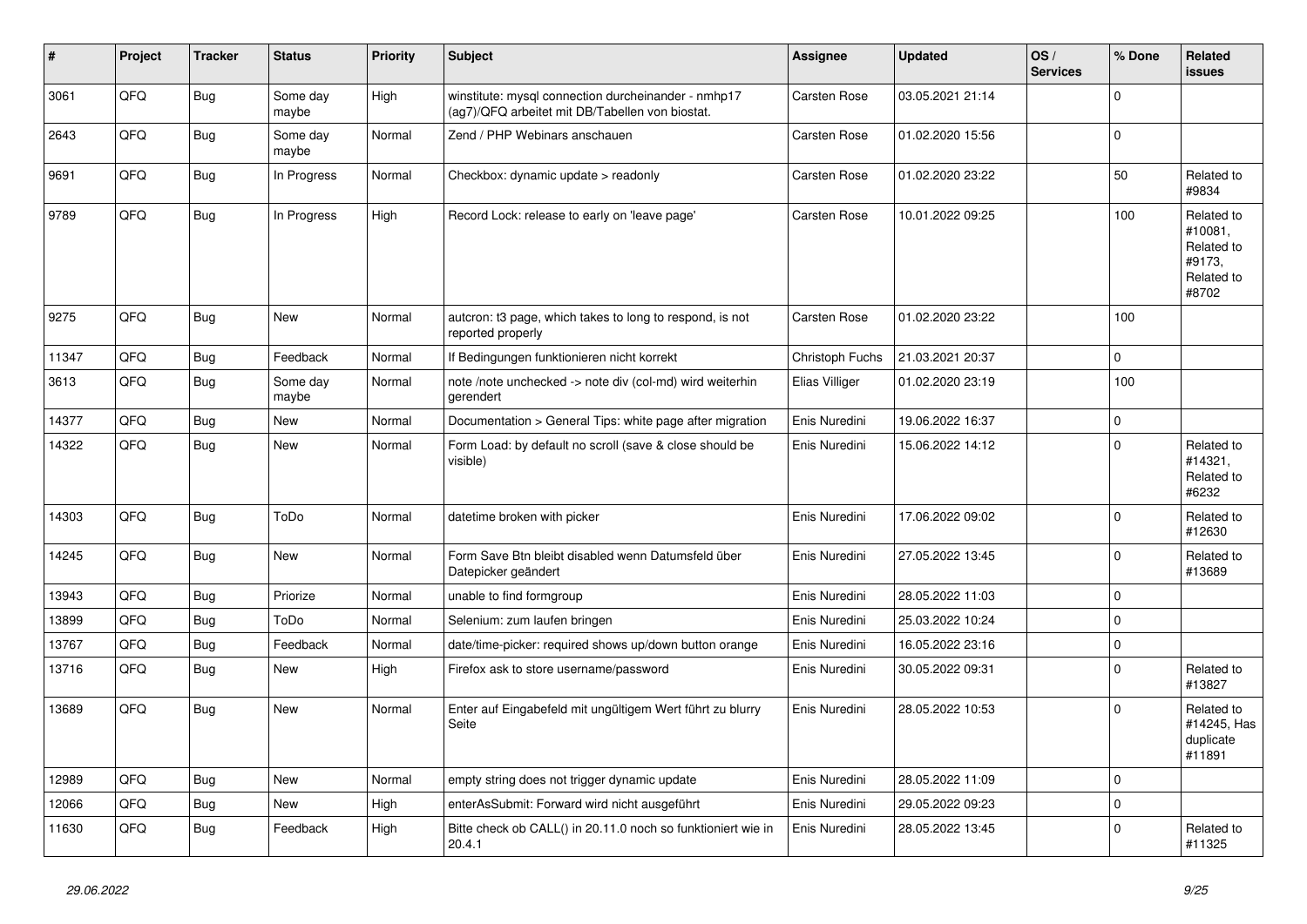| #     | Project | <b>Tracker</b> | <b>Status</b>     | <b>Priority</b> | <b>Subject</b>                                                           | Assignee          | <b>Updated</b>   | OS/<br><b>Services</b> | % Done      | Related<br>issues                           |
|-------|---------|----------------|-------------------|-----------------|--------------------------------------------------------------------------|-------------------|------------------|------------------------|-------------|---------------------------------------------|
| 8891  | QFQ     | Bug            | New               | High            | formSubmitLog: do not log passwords                                      | Enis Nuredini     | 25.03.2022 09:06 |                        | $\Omega$    |                                             |
| 12508 | QFQ     | Bug            | In Progress       | High            | qfq Form: sendMail                                                       | Karin Niffeler    | 19.03.2022 17:48 |                        | $\mathbf 0$ |                                             |
| 8316  | QFQ     | Bug            | Feedback          | Normal          | Documentation/Behaviour for Nested Queries and<br>Record-Store confusing | Nicola Chiapolini | 20.11.2019 09:14 |                        | $\Omega$    |                                             |
| 12156 | QFQ     | Feature        | <b>New</b>        | Normal          | Form: Optional disable 'leave page'                                      |                   | 03.05.2021 20:45 |                        | $\Omega$    |                                             |
| 12135 | QFQ     | Feature        | <b>New</b>        | Normal          | Subrecord: Notiz                                                         |                   | 24.04.2021 16:58 |                        | $\Omega$    |                                             |
| 12039 | QFQ     | Feature        | New               | Normal          | Missing htmlSpecialChar() in pre processing on form submit               |                   | 18.02.2021 00:09 |                        | $\Omega$    | Related to<br>#14320                        |
| 12038 | QFQ     | Feature        | New               | Normal          | a) STORE_VAR: filenameOnlyStripUniq, b) SP:<br>QSTRIPUNIQ()              |                   | 17.02.2021 23:55 |                        | $\Omega$    |                                             |
| 11850 | QFQ     | Feature        | New               | Urgent          | Wizard Form: basierend auf einer Tabelle eine Form<br>anlegen.           |                   | 03.05.2021 21:12 |                        | $\Omega$    | Blocked by<br>#8082                         |
| 11716 | QFQ     | Feature        | New               | Normal          | Form an beliebiger Stelle im Report anzeigen                             |                   | 09.12.2020 09:47 |                        | $\Omega$    |                                             |
| 11535 | QFQ     | Feature        | <b>New</b>        | Normal          | Ability to create SQL columns in frontend QFQ forms                      |                   | 17.11.2020 12:11 |                        | $\mathbf 0$ |                                             |
| 11534 | QFQ     | Feature        | <b>New</b>        | Normal          | Report: Action on selected rows - Table batchprocessing<br>feature       |                   | 18.11.2020 08:15 |                        | $\Omega$    |                                             |
| 10874 | QFQ     | Feature        | <b>New</b>        | Normal          | Erstellen eines Foreign Keys in der Tabelle "FormElement"                |                   | 13.07.2020 10:11 |                        | $\Omega$    |                                             |
| 10763 | QFQ     | Feature        | New               | Normal          | form accessed and submitted despite logout?                              |                   | 16.06.2020 11:43 |                        | $\mathbf 0$ |                                             |
| 10738 | QFQ     | Feature        | Some day<br>maybe | Normal          | CORS headers for external API requests                                   |                   | 10.06.2020 14:00 |                        | $\mathbf 0$ |                                             |
| 10384 | QFQ     | Feature        | New               | Normal          | Parameter Exchange QFQ Instances                                         |                   | 07.05.2020 09:38 |                        | $\mathbf 0$ |                                             |
| 10345 | QFQ     | Feature        | <b>New</b>        | Normal          | Templates - Patterns QFQ Style                                           |                   | 03.05.2021 21:01 |                        | $\mathbf 0$ | Related to<br>#10713                        |
| 10114 | QFQ     | Feature        | <b>New</b>        | High            | Symbol (Link): 'G:' (Glyphicon) replaced by 'i:' (icon)                  |                   | 07.12.2021 17:19 |                        | 0           | Related to<br>#3797,<br>Related to<br>#4194 |
| 9853  | QFQ     | Feature        | <b>New</b>        | Normal          | Check das SQL / QFQ / Mail Logfile geschrieben wird                      |                   | 09.01.2020 11:15 |                        | $\mathbf 0$ |                                             |
| 8056  | QFQ     | Feature        | Some day<br>maybe | Normal          | Termin Organisation (Reservation)                                        |                   | 01.02.2020 23:19 |                        | $\mathbf 0$ | Related to<br>#8658                         |
| 7921  | QFQ     | Feature        | Some day<br>maybe | Normal          | Rest API Export: URL kuerzer machen                                      |                   | 01.02.2020 23:19 |                        | $\mathbf 0$ |                                             |
| 7278  | QFQ     | Feature        | Some day<br>maybe | Normal          | Form: Wert vordefinieren der immer gesetzt wird                          |                   | 02.05.2021 09:27 |                        | $\mathbf 0$ |                                             |
| 7229  | QFQ     | Feature        | Some day<br>maybe | Normal          | New FormElement.type: Button                                             |                   | 01.02.2021 12:32 |                        | $\Omega$    |                                             |
| 7108  | QFG     | Feature        | Some day<br>maybe | Normal          | QFQ Wrap Elements                                                        |                   | 11.12.2019 16:01 |                        | 0           |                                             |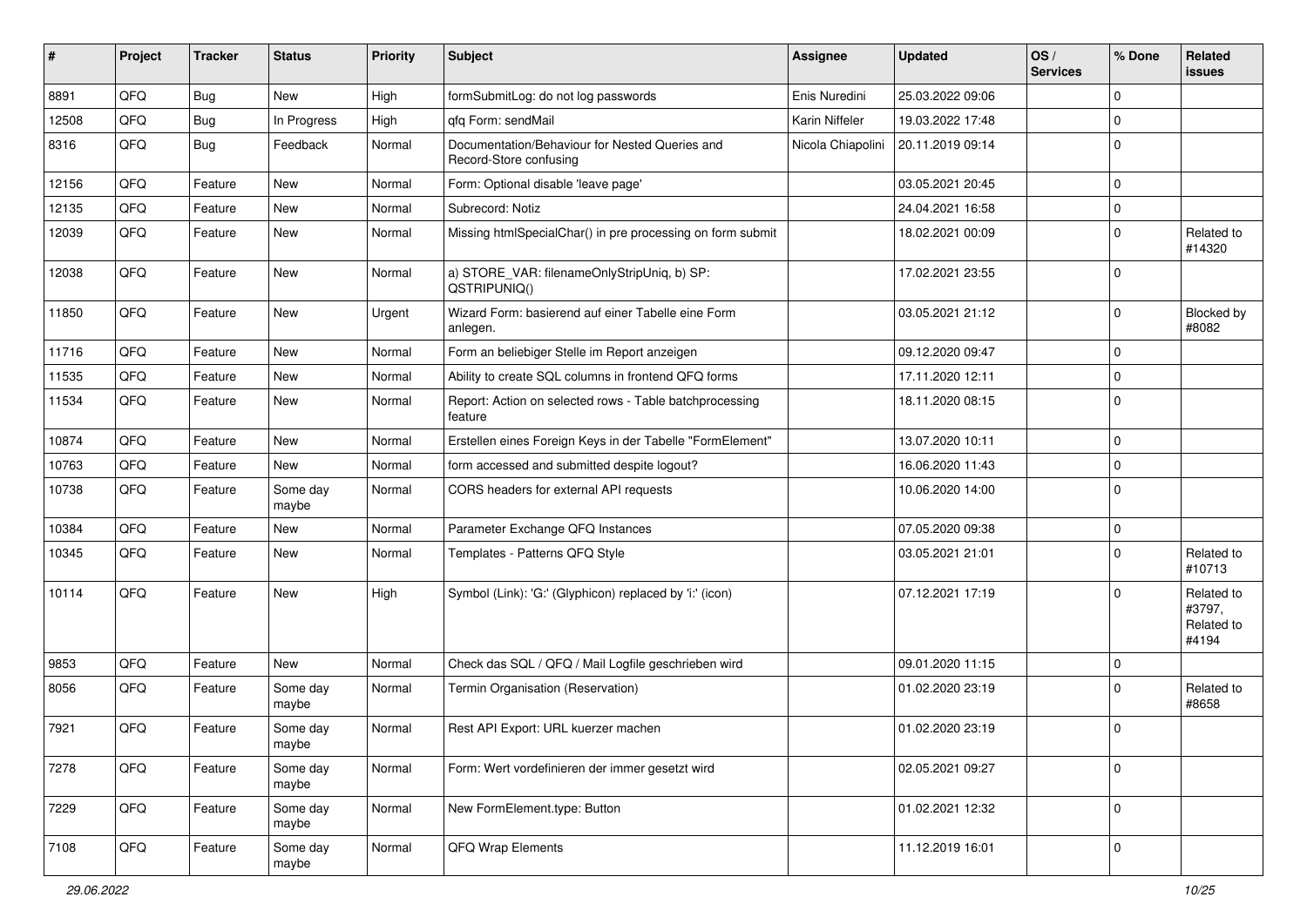| $\sharp$ | Project    | <b>Tracker</b> | <b>Status</b>     | <b>Priority</b> | <b>Subject</b>                                                                    | Assignee | <b>Updated</b>   | OS/<br><b>Services</b> | % Done       | Related<br>issues   |
|----------|------------|----------------|-------------------|-----------------|-----------------------------------------------------------------------------------|----------|------------------|------------------------|--------------|---------------------|
| 7106     | QFQ        | Feature        | Some day<br>maybe | Normal          | Beispiel Nummerierung von Rows in Report                                          |          | 11.12.2019 16:01 |                        | $\Omega$     |                     |
| 7105     | QFQ        | Feature        | Some day<br>maybe | Normal          | Beispiel wie man in einer zweiten Tabelle speichert.                              |          | 11.12.2019 16:01 |                        | $\Omega$     |                     |
| 7104     | QFQ        | Feature        | Some day<br>maybe | Normal          | Manual: hint about escaping if '\r' appears in mail body                          |          | 11.12.2019 16:01 |                        | $\Omega$     |                     |
| 7100     | QFQ        | Feature        | Some day<br>maybe | Normal          | Download: log access, max downloads, time limit                                   |          | 01.02.2020 23:19 |                        | $\Omega$     |                     |
| 6992     | QFQ        | Feature        | Some day<br>maybe | Normal          | DB exception: Syntax Highlight                                                    |          | 11.12.2019 16:01 |                        | $\Omega$     | Related to<br>#5450 |
| 6704     | <b>OFO</b> | Feature        | Some day<br>maybe | Normal          | Upload Mode: Bilder in Notizen rechts sollen aktuellen<br>Upload repräsentieren.  |          | 01.02.2020 23:19 |                        | $\Omega$     | Related to<br>#3264 |
| 6515     | QFQ        | Feature        | Some day<br>maybe | Normal          | Formular: Felder dynamisch ein/ausblenden                                         |          | 11.12.2019 16:02 |                        | $\Omega$     |                     |
| 6299     | QFQ        | Feature        | Some day<br>maybe | Normal          | Attack detection: log table with invalid SIP access                               |          | 11.12.2019 16:02 |                        | $\Omega$     | Related to<br>#3947 |
| 6288     | QFQ        | Feature        | Some day<br>maybe | Normal          | Best Practice: Erklaeren wie man ein Formular ganz in<br>'weiss' erstellen kann   |          | 11.12.2019 16:02 |                        | $\Omega$     |                     |
| 6084     | QFQ        | Feature        | Some day<br>maybe | Normal          | New escape type: 'D' - convert date                                               |          | 01.02.2020 23:19 |                        | $\Omega$     |                     |
| 6083     | QFQ        | Feature        | Some day<br>maybe | Normal          | Dynamic Update: Value Check via SQL                                               |          | 11.12.2019 16:02 |                        | $\mathbf 0$  |                     |
| 5923     | QFQ        | Feature        | Some day<br>maybe | Normal          | fillStoreSystemBySqlLate                                                          |          | 01.02.2020 23:19 |                        | $\mathbf 0$  |                     |
| 5895     | QFQ        | Feature        | Some day<br>maybe | Normal          | Tutorial: List of all QFQ Features                                                |          | 01.02.2020 23:19 |                        | $\mathbf 0$  |                     |
| 5893     | QFQ        | Feature        | Some day<br>maybe | Normal          | Edit on double-click                                                              |          | 01.02.2020 23:19 |                        | $\mathbf 0$  | Related to<br>#5894 |
| 5892     | QFQ        | Feature        | Some day<br>maybe | Normal          | QFQ should use T3 API to manipulate FE GROUP<br>membership                        |          | 01.02.2020 23:20 |                        | $\Omega$     |                     |
| 5851     | QFQ        | Feature        | Some day<br>maybe | Normal          | Queue System implementieren: MQTT, RabbitMQ                                       |          | 01.02.2020 23:20 |                        | $\Omega$     | Related to<br>#5715 |
| 5850     | QFQ        | Feature        | Some day<br>maybe | Normal          | Deployment: In QFQ Doc best practice fuer zeitgemaesses<br>Deployment beschreiben |          | 01.02.2020 23:20 |                        | $\mathbf{0}$ |                     |
| 5805     | QFQ        | Feature        | Some day<br>maybe | Normal          | TypeAHead SQL value instead of key stored                                         |          | 01.02.2020 23:19 |                        | $\Omega$     | Related to<br>#5444 |
| 5783     | QFQ        | Feature        | Some day<br>maybe | Normal          | <b>BPMN View/Edit</b>                                                             |          | 11.12.2019 16:02 |                        | $\Omega$     |                     |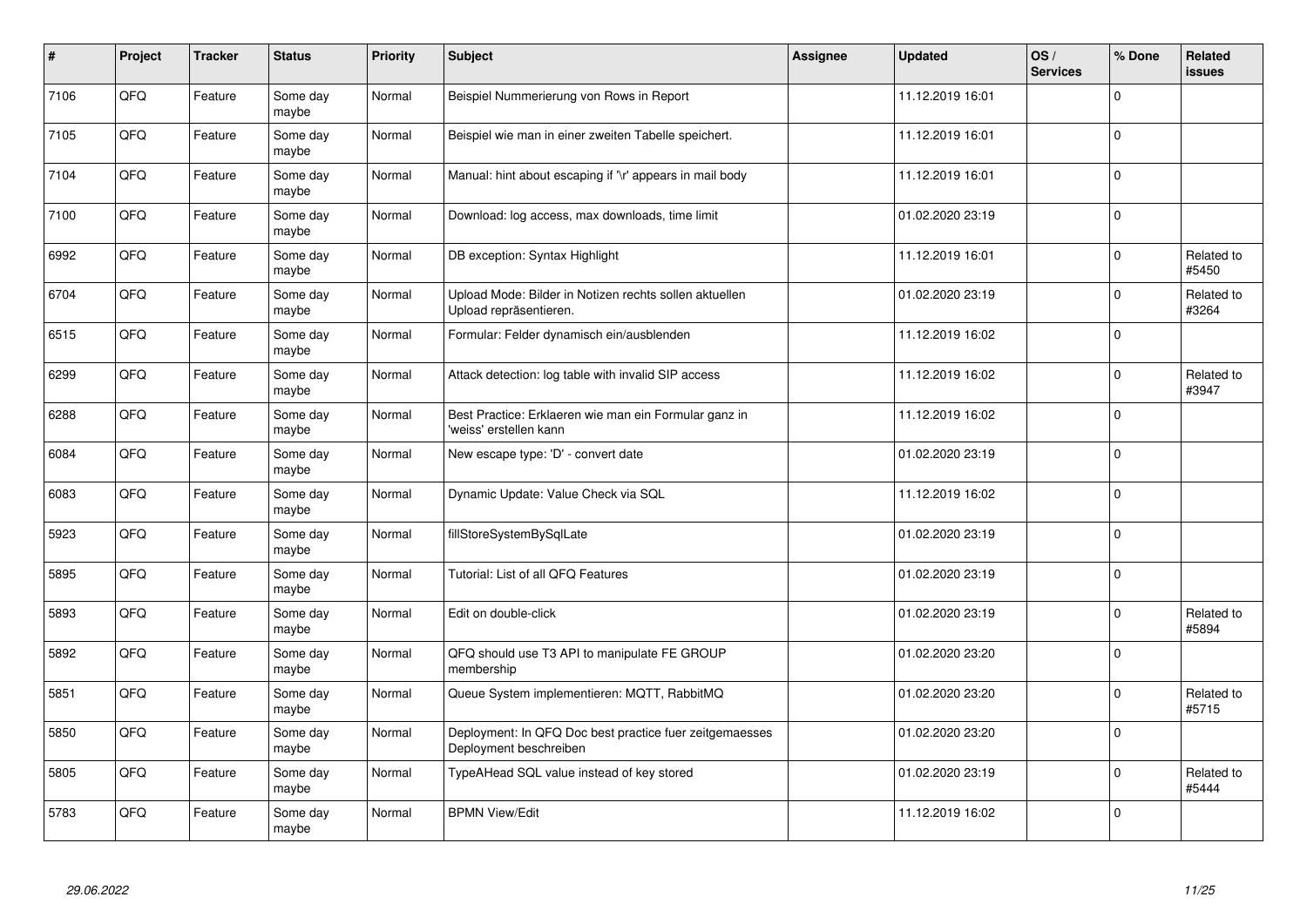| $\pmb{\sharp}$ | Project | <b>Tracker</b> | <b>Status</b>     | <b>Priority</b> | <b>Subject</b>                                                                                                                                                | Assignee | <b>Updated</b>   | OS/<br><b>Services</b> | % Done      | Related<br><b>issues</b> |
|----------------|---------|----------------|-------------------|-----------------|---------------------------------------------------------------------------------------------------------------------------------------------------------------|----------|------------------|------------------------|-------------|--------------------------|
| 5455           | QFQ     | Feature        | Some day<br>maybe | Normal          | Mail Redirects grld abhaengig                                                                                                                                 |          | 01.02.2020 23:20 |                        | $\Omega$    |                          |
| 5452           | QFQ     | Feature        | Some day<br>maybe | Normal          | Thumbnails from PDF: bad quality                                                                                                                              |          | 01.02.2020 23:20 |                        | $\mathbf 0$ |                          |
| 5342           | QFQ     | Feature        | Some day<br>maybe | Normal          | link - with HTML Attributes                                                                                                                                   |          | 01.02.2020 23:20 |                        | $\Omega$    | Related to<br>#14077     |
| 5160           | QFQ     | Feature        | Some day<br>maybe | Normal          | QFQ collaborative / together.js, ShareJS, y-js, collaborative,                                                                                                |          | 11.12.2019 16:02 |                        | $\Omega$    |                          |
| 5129           | QFQ     | Feature        | Some day<br>maybe | Normal          | Reports: SQL fuer x Achse und y Achse                                                                                                                         |          | 11.12.2019 16:02 |                        | 0           |                          |
| 4974           | QFQ     | Feature        | Some day<br>maybe | Normal          | Long polling - inform all listening clients of changes                                                                                                        |          | 11.12.2019 16:02 |                        | $\Omega$    |                          |
| 4816           | QFQ     | Feature        | Some day<br>maybe | Normal          | Templates for QFQ Reports (Tables, Radios, )                                                                                                                  |          | 01.02.2020 23:20 |                        | $\Omega$    |                          |
| 4719           | QFQ     | Feature        | Some day<br>maybe | Normal          | Custom Message in Client in case of 'Browser tab close,<br>modification will be lost'                                                                         |          | 01.02.2020 23:20 |                        | $\Omega$    |                          |
| 4640           | QFQ     | Feature        | Some day<br>maybe | Normal          | <b>Rename System Forms</b>                                                                                                                                    |          | 01.02.2020 23:20 |                        | $\Omega$    |                          |
| 4627           | QFQ     | Feature        | Some day<br>maybe | Normal          | dbupdate: all tables - check 'create', 'modified' if it is possible<br>to change to default 'CURRENT_TIMESTAMP' and modified<br>'ON UPDATE CURRENT_TIMESTAMP' |          | 01.02.2020 23:20 |                        | $\Omega$    |                          |
| 4626           | QFQ     | Feature        | Some day<br>maybe | Normal          | Mobile View: 'classBody=qfq-form-right' makes no sense                                                                                                        |          | 01.02.2020 23:20 |                        | $\Omega$    |                          |
| 4551           | QFQ     | Feature        | Some day<br>maybe | Normal          | Set 'pills' via dynamicUpdate to show/hide/disabled                                                                                                           |          | 01.02.2020 23:20 |                        | $\Omega$    | Related to<br>#3752      |
| 4536           | QFQ     | Feature        | Some day<br>maybe | Normal          | FE upload: problem with delete if mutliple uploads an<br>FE.name="                                                                                            |          | 01.02.2020 23:20 |                        | $\Omega$    |                          |
| 4446           | QFQ     | Feature        | Some day<br>maybe | Normal          | New FE get same feldContainerId as last modifed FE                                                                                                            |          | 01.02.2020 23:20 |                        | $\Omega$    |                          |
| 4445           | QFQ     | Feature        | Some day<br>maybe | Normal          | template group: Option to simulate fieldset                                                                                                                   |          | 28.06.2021 14:11 |                        | $\mathbf 0$ |                          |
| 4444           | QFQ     | Feature        | Some day<br>maybe | Normal          | FE.type=upload: detect mime type                                                                                                                              |          | 11.12.2019 16:02 |                        | $\Omega$    | Related to<br>#4303      |
| 4443           | QFQ     | Feature        | Some day<br>maybe | Normal          | Form: multiple secondary tables                                                                                                                               |          | 01.02.2020 23:20 |                        | $\Omega$    |                          |
| 4442           | QFQ     | Feature        | Some day<br>maybe | Normal          | Special Column Name: _link - new symbol G (Glyph) to<br>choose any available symbol                                                                           |          | 11.12.2019 16:02 |                        | $\mathbf 0$ |                          |
| 4440           | QFQ     | Feature        | Some day<br>maybe | Normal          | Manual.rst: explain how to. expand PHP Session to 4h                                                                                                          |          | 11.12.2019 16:02 |                        | $\Omega$    |                          |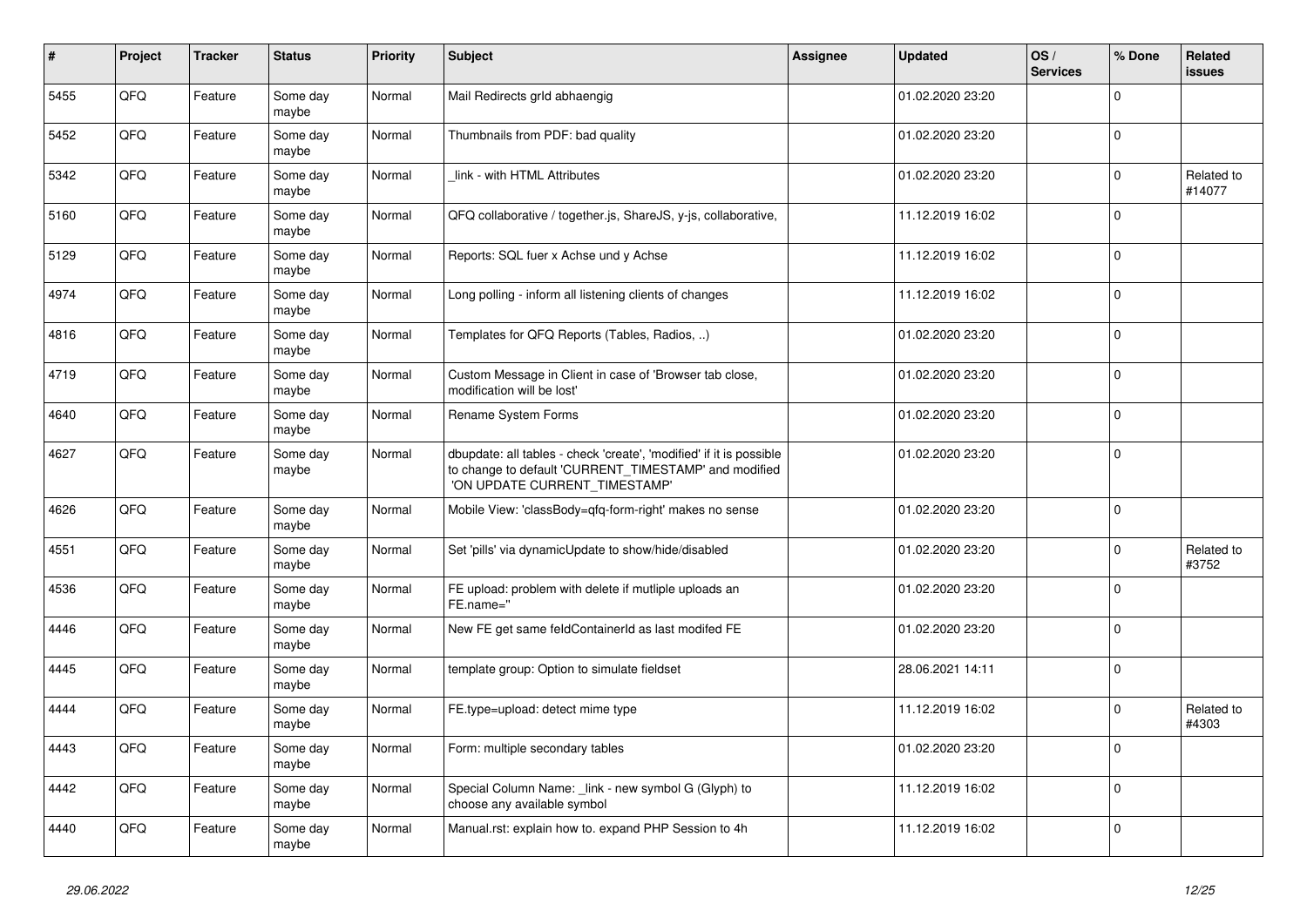| #    | Project | <b>Tracker</b> | <b>Status</b>     | <b>Priority</b> | <b>Subject</b>                                                                                                                                           | <b>Assignee</b> | <b>Updated</b>   | OS/<br><b>Services</b> | % Done              | Related<br><b>issues</b>                    |
|------|---------|----------------|-------------------|-----------------|----------------------------------------------------------------------------------------------------------------------------------------------------------|-----------------|------------------|------------------------|---------------------|---------------------------------------------|
| 4439 | QFQ     | Feature        | Some day<br>maybe | Normal          | Log: report all actions fired by an FE Element, incl. the<br>original directive (slaveld, sqllnsert, )                                                   |                 | 01.02.2020 23:20 |                        | $\mathbf 0$         | Related to<br>#4432,<br>Related to<br>#5458 |
| 4435 | QFQ     | Feature        | Some day<br>maybe | Normal          | Report: striptags - specify allowed tags                                                                                                                 |                 | 01.02.2020 23:20 |                        | $\mathbf 0$         |                                             |
| 4433 | QFQ     | Feature        | Some day<br>maybe | Normal          | Log when SIP will be destroyed by QFQ for any (security)<br>reason                                                                                       |                 | 01.02.2020 23:20 |                        | $\mathbf 0$         | Related to<br>#4432,<br>Related to<br>#5458 |
| 4194 | QFQ     | Feature        | In Progress       | Normal          | Bootstrap 4 ist jetzt offiziel                                                                                                                           |                 | 03.05.2021 20:47 |                        | $\mathbf 0$         | Related to<br>#10114                        |
| 4027 | QFQ     | Feature        | Some day<br>maybe | Normal          | Missing: orange 'check' / 'bullet'                                                                                                                       |                 | 11.12.2019 16:03 |                        | $\mathbf 0$         |                                             |
| 3880 | QFQ     | Feature        | Some day<br>maybe | Normal          | Form 'Form': anlegen einer Tabelle                                                                                                                       |                 | 14.01.2021 10:12 |                        | $\mathbf 0$         |                                             |
| 3879 | QFQ     | Feature        | Some day<br>maybe | Normal          | Form 'FormElement': Beim Feld 'name' rechts in der Notiz<br>einen Link einblenden - a) aktuelle Definition anzeigen, b)<br>Spalte in der Tabelle anlegen |                 | 11.12.2019 16:03 |                        | $\mathbf 0$         |                                             |
| 3878 | QFQ     | Feature        | Some day<br>maybe | Normal          | Form 'FormElement': Spalte 'name' typeAhead mit<br>Spaltennamen der Primarytable.                                                                        |                 | 11.12.2019 16:03 |                        | $\mathbf 0$         |                                             |
| 3646 | QFQ     | Feature        | Some day<br>maybe | Normal          | Moeglichkeit HTML Tags in Reports auszugeben (zu<br>enkodieren: htmlspecialchars)                                                                        |                 | 11.12.2019 16:02 |                        | $\mathbf 0$         | Related to<br>#14320                        |
| 3617 | QFQ     | Feature        | Some day<br>maybe | Normal          | Load javascripts at bottom                                                                                                                               |                 | 11.12.2019 16:02 |                        | $\mathbf 0$         |                                             |
| 3567 | QFQ     | Feature        | Some day<br>maybe | Low             | 'Save', 'Close', 'New' als FormElement                                                                                                                   |                 | 11.12.2019 16:02 |                        | $\mathbf 0$         |                                             |
| 3495 | QFQ     | Feature        | Some day<br>maybe | Normal          | Predifined Parameter werden nicht in '+' (add new record)<br>SIP gerendert.                                                                              |                 | 11.12.2019 16:02 |                        | $\mathbf 0$         |                                             |
| 2950 | QFQ     | Feature        | Some day<br>maybe | Normal          | Inhalt QFQ Records als File                                                                                                                              |                 | 11.12.2019 16:03 |                        | $\pmb{0}$           |                                             |
| 1510 | QFQ     | Feature        | Some day<br>maybe | Normal          | jquery von google laden, falls das nicht geht lokal                                                                                                      |                 | 11.12.2019 16:03 |                        | $\mathbf 0$         |                                             |
| 1253 | QFQ     | Feature        | Some day<br>maybe | Normal          | QF: Colorpicker                                                                                                                                          |                 | 11.12.2019 16:03 |                        | $\mathbf 0$         |                                             |
| 1251 | QFQ     | Feature        | Some day<br>maybe | Normal          | QF: Combo                                                                                                                                                |                 | 11.12.2019 16:03 |                        | $\mathsf{O}\xspace$ |                                             |
| 1234 | QFQ     | Feature        | Some day<br>maybe | Normal          | QF: Record numbering: Im Grid soll in Spalte 1optional die<br>laufende Nummer der Records angezeigt werden.                                              |                 | 01.02.2020 23:20 |                        | $\mathbf 0$         |                                             |
| 955  | QFQ     | Feature        | Some day<br>maybe | Normal          | QF: Notizen vor/nach dem Form                                                                                                                            |                 | 01.02.2020 23:20 |                        | $\mathsf 0$         |                                             |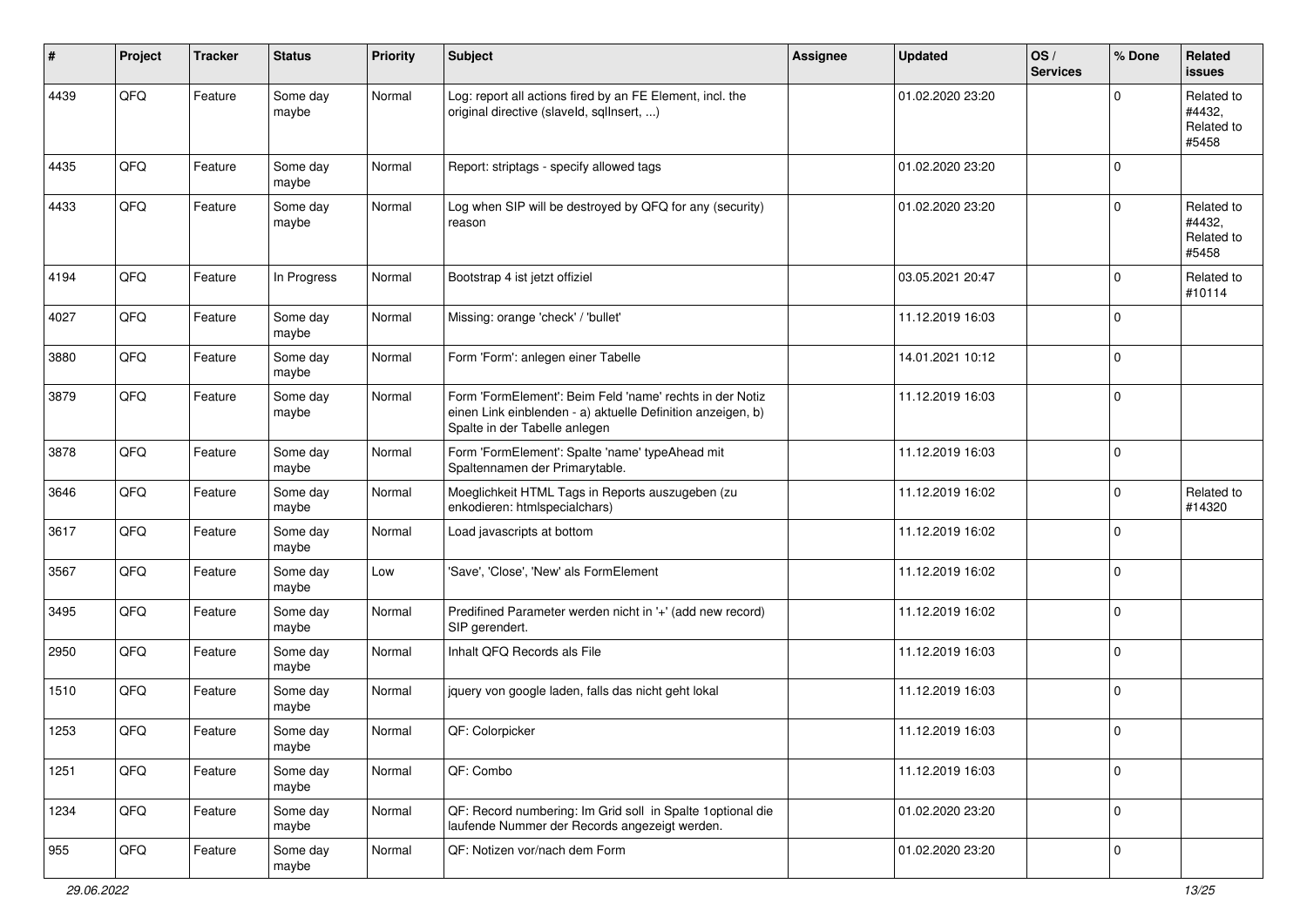| #     | Project | <b>Tracker</b> | <b>Status</b>     | <b>Priority</b> | <b>Subject</b>                                                        | <b>Assignee</b> | <b>Updated</b>   | OS/<br><b>Services</b> | % Done      | Related<br><b>issues</b>                                               |
|-------|---------|----------------|-------------------|-----------------|-----------------------------------------------------------------------|-----------------|------------------|------------------------|-------------|------------------------------------------------------------------------|
| 880   | QFQ     | Feature        | Some day<br>maybe | Urgent          | Security: PHP, SQL Injection, XSS                                     |                 | 03.05.2021 21:14 |                        | $\mathbf 0$ | Related to<br>#14320                                                   |
| 1623  | QFQ     | Feature        | Some day<br>maybe | Normal          | RealURL                                                               |                 | 11.12.2019 16:03 |                        | 30          |                                                                        |
| 14185 | QFQ     | Feature        | New               | Normal          | External/Autocron.php - better suitable directory                     | Support: System | 28.05.2022 11:03 |                        | $\mathbf 0$ |                                                                        |
| 12556 | QFQ     | Feature        | <b>New</b>        | Normal          | Pills Title: colored = static or dynamic on allrequiredgiven          | Benjamin Baer   | 19.03.2022 17:49 |                        | $\mathbf 0$ |                                                                        |
| 12490 | QFQ     | Feature        | New               | Normal          | Loading Plugins in QFQ - see what tinymce does. (lazy<br>loading)     | Benjamin Baer   | 08.06.2022 10:37 |                        | $\mathbf 0$ | Related to<br>#12611,<br>Related to<br>#10013,<br>Related to<br>#7732  |
| 12476 | QFQ     | Feature        | New               | Normal          | clearMe: a) should trigger 'dirty', b) sticky on textarea resize      | Benjamin Baer   | 04.01.2022 08:40 |                        | 0           | Related to<br>#9528                                                    |
| 10003 | QFQ     | Feature        | Priorize          | Normal          | fieldset: stronger visualize group                                    | Benjamin Baer   | 12.02.2020 08:13 |                        | $\mathbf 0$ |                                                                        |
| 9548  | QFQ     | Feature        | Feedback          | High            | FormElement: Pattern mismatch - optional report only on<br>focus lost | Benjamin Baer   | 03.05.2021 21:14 |                        | $\mathbf 0$ |                                                                        |
| 9135  | QFQ     | Feature        | Priorize          | Normal          | Progress Bar generic / replace old hourglass download<br>popup        | Benjamin Baer   | 03.01.2022 07:43 |                        | $\mathbf 0$ |                                                                        |
| 9130  | QFQ     | Feature        | Some day<br>maybe | Normal          | tablesorter: Automatic Row numbering / Zeilenummer                    | Benjamin Baer   | 01.02.2020 23:22 |                        | $\mathbf 0$ |                                                                        |
| 7965  | QFQ     | Feature        | Priorize          | Normal          | Input type 'text' with visual format - currency                       | Benjamin Baer   | 03.01.2022 07:45 |                        | $\mathbf 0$ |                                                                        |
| 7732  | QFQ     | Feature        | Some day<br>maybe | Normal          | Javascript: Lazy Loading der add on libs                              | Benjamin Baer   | 08.06.2022 10:38 |                        | $\mathbf 0$ | Related to<br>#12611,<br>Related to<br>#12490,<br>Related to<br>#10013 |
| 7730  | QFQ     | Feature        | Priorize          | Normal          | SELECT Box: title in between                                          | Benjamin Baer   | 01.02.2020 23:22 |                        | $\mathbf 0$ |                                                                        |
| 7602  | QFQ     | Feature        | ToDo              | High            | Multi Select: with checkboxes                                         | Benjamin Baer   | 22.03.2022 09:07 |                        | 0           |                                                                        |
| 6972  | QFQ     | Feature        | Some day<br>maybe | Normal          | Fabric Clipboard / cross browser tab                                  | Benjamin Baer   | 01.02.2020 23:21 |                        | $\mathbf 0$ |                                                                        |
| 6970  | QFQ     | Feature        | Some day<br>maybe | Normal          | tablesorter: default fuer 'sortReset' aendern von 'Ctrl' zu 'Alt'     | Benjamin Baer   | 01.02.2020 23:21 |                        | $\mathbf 0$ |                                                                        |
| 6870  | QFQ     | Feature        | Priorize          | Normal          | Click on '_link' triggers an API call                                 | Benjamin Baer   | 03.01.2022 08:25 |                        | $\mathbf 0$ |                                                                        |
| 6801  | QFQ     | Feature        | Priorize          | Normal          | Fabric: Maximize / FullIscreen                                        | Benjamin Baer   | 21.03.2022 09:56 |                        | $\mathbf 0$ |                                                                        |
| 6224  | QFQ     | Feature        | Priorize          | Normal          | Dynamic update: fade in/out fields                                    | Benjamin Baer   | 21.03.2022 09:50 |                        | $\mathbf 0$ |                                                                        |
| 5562  | QFQ     | Feature        | Priorize          | Normal          | Drag'n'Drop fuer Uploads                                              | Benjamin Baer   | 21.03.2022 09:52 |                        | 0           | Related to<br>#9706                                                    |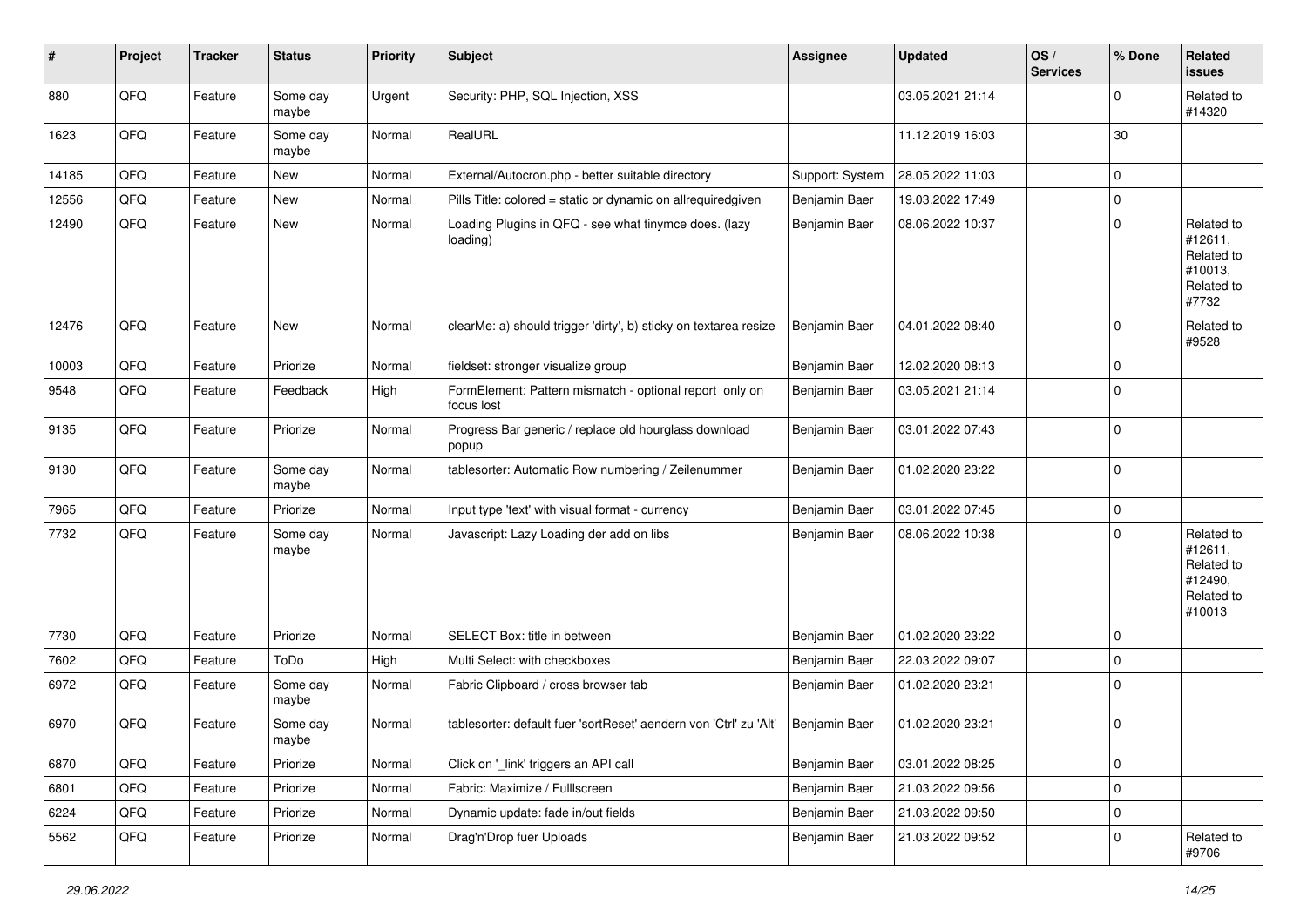| $\sharp$ | Project | <b>Tracker</b> | <b>Status</b>              | <b>Priority</b> | <b>Subject</b>                                                                | <b>Assignee</b> | <b>Updated</b>   | OS/<br><b>Services</b> | % Done      | Related<br><b>issues</b>                                               |
|----------|---------|----------------|----------------------------|-----------------|-------------------------------------------------------------------------------|-----------------|------------------|------------------------|-------------|------------------------------------------------------------------------|
| 5389     | QFQ     | Feature        | Some day<br>maybe          | Normal          | QFQ Design: Multline label / note                                             | Benjamin Baer   | 01.02.2020 23:19 |                        | $\Omega$    |                                                                        |
| 5366     | QFQ     | Feature        | Priorize                   | Normal          | Saving with keyboard shortcuts                                                | Benjamin Baer   | 21.03.2022 09:47 |                        | $\mathbf 0$ |                                                                        |
| 5024     | QFQ     | Feature        | Some day<br>maybe          | Normal          | Fabric: Generate PDF with edits                                               | Benjamin Baer   | 01.02.2020 23:20 |                        | 0           | Related to<br>#10704                                                   |
| 4420     | QFQ     | Feature        | Some day<br>maybe          | Normal          | Client: Local Storage - store the changes of a form, local in<br>the browser. | Benjamin Baer   | 11.12.2019 16:02 |                        | $\Omega$    |                                                                        |
| 3692     | QFQ     | Feature        | Some day<br>maybe          | Normal          | QFQ Webseite                                                                  | Benjamin Baer   | 11.12.2019 16:02 |                        | $\Omega$    | Related to<br>#5033                                                    |
| 3415     | QFQ     | Feature        | Some day<br>maybe          | Normal          | FE Login Box Templatefile                                                     | Benjamin Baer   | 11.12.2019 16:02 |                        | $\mathbf 0$ |                                                                        |
| 8522     | QFQ     | Feature        | Some day<br>maybe          | Normal          | build QFQ - npm warnings                                                      | Benjamin Baer   | 01.02.2020 23:19 |                        | 50          |                                                                        |
| 14371    | QFQ     | Feature        | Priorize                   | Normal          | <b>LDAP via REPORT</b>                                                        | Carsten Rose    | 19.06.2022 16:37 |                        | $\mathbf 0$ |                                                                        |
| 14290    | QFG     | Feature        | Priorize                   | Normal          | FormEditor: Show Table Definition                                             | Carsten Rose    | 19.06.2022 16:37 |                        | 0           |                                                                        |
| 14187    | QFQ     | Feature        | <b>New</b>                 | High            | qfq.log: show current URL                                                     | Carsten Rose    | 28.05.2022 11:02 |                        | $\Omega$    | Related to<br>#13933,<br>Related to<br>#12532,<br>Related to<br>#11893 |
| 14090    | QFQ     | Feature        | New                        | Normal          | Nützliche _script funktionen                                                  | Carsten Rose    | 28.05.2022 11:03 |                        | $\Omega$    |                                                                        |
| 13843    | QFQ     | Feature        | New                        | Normal          | Create JWT via QFQ                                                            | Carsten Rose    | 19.03.2022 17:42 |                        | $\mathbf 0$ |                                                                        |
| 13841    | QFQ     | Feature        | New                        | Normal          | Create PDF via iText - evaluate                                               | Carsten Rose    | 19.03.2022 17:42 |                        | $\mathbf 0$ |                                                                        |
| 13700    | QFQ     | Feature        | New                        | Normal          | Redesign qfq.io Seite                                                         | Carsten Rose    | 19.03.2022 17:43 |                        | $\Omega$    |                                                                        |
| 13566    | QFQ     | Feature        | Ready to sync<br>(develop) | Normal          | Delete config-example.qfq.php file                                            | Carsten Rose    | 23.12.2021 09:25 |                        | $\Omega$    |                                                                        |
| 13467    | QFQ     | Feature        | New                        | Normal          | ChangeLog Generator                                                           | Carsten Rose    | 19.03.2022 17:46 |                        | $\mathbf 0$ | Related to<br>#11460                                                   |
| 13354    | QFQ     | Feature        | New                        | Normal          | Using Websocket in QFQ                                                        | Carsten Rose    | 10.11.2021 15:47 |                        | $\Omega$    |                                                                        |
| 12679    | QFQ     | Feature        | <b>New</b>                 | Normal          | tablesorter: custom column width                                              | Carsten Rose    | 16.06.2021 11:10 |                        | $\Omega$    |                                                                        |
| 12664    | QFQ     | Feature        | New                        | Normal          | TinyMCE: report/remove malicous HTML/JS Code                                  | Carsten Rose    | 19.03.2022 17:47 |                        | $\mathbf 0$ | Related to<br>#14320                                                   |
| 12611    | QFG     | Feature        | Some day<br>maybe          | Normal          | Refactoring: Bootstrap with Lazy Loading                                      | Carsten Rose    | 08.06.2022 10:37 |                        | $\Omega$    | Related to<br>#12490,<br>Related to<br>#10013,<br>Related to<br>#7732  |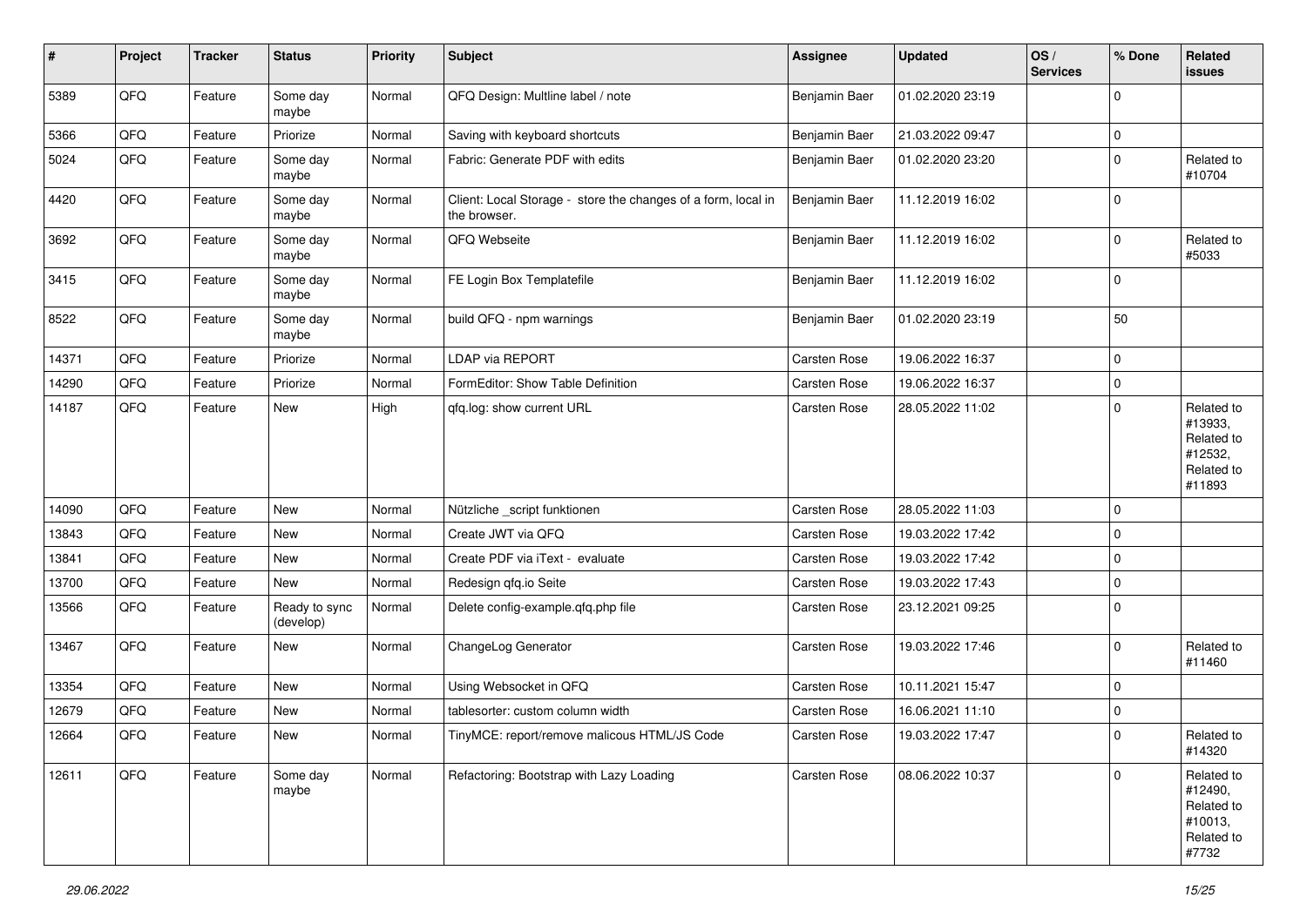| #     | Project | <b>Tracker</b> | <b>Status</b>     | <b>Priority</b> | <b>Subject</b>                                                                                                                        | Assignee            | <b>Updated</b>   | OS/<br><b>Services</b> | % Done      | Related<br><b>issues</b>                      |
|-------|---------|----------------|-------------------|-----------------|---------------------------------------------------------------------------------------------------------------------------------------|---------------------|------------------|------------------------|-------------|-----------------------------------------------|
| 12603 | QFQ     | Feature        | <b>New</b>        | Normal          | Dropdown (Select), Radio, checkbox:<br>itemListAlways={{!SELECT key, value}}                                                          | Carsten Rose        | 19.03.2022 17:47 |                        | $\Omega$    |                                               |
| 12544 | QFQ     | Feature        | <b>New</b>        | High            | a) ' AS _link' new also as ' AS _format', b) sortierung via<br>'display: none;', c) '_format' benoeitgt nicht zwingend<br>u/U/p/m/z/d | <b>Carsten Rose</b> | 14.12.2021 16:03 |                        | $\Omega$    |                                               |
| 12532 | QFQ     | Feature        | <b>New</b>        | High            | SIP-Parameter bei Seitenaufruf in Browser-Console<br>anzeigen                                                                         | Carsten Rose        | 07.12.2021 17:19 |                        | $\Omega$    | Related to<br>#11893,<br>Related to<br>#14187 |
| 12504 | QFQ     | Feature        | Priorize          | Normal          | sql.log: report fe.id                                                                                                                 | Carsten Rose        | 05.05.2021 22:09 |                        | $\mathbf 0$ |                                               |
| 12503 | QFQ     | Feature        | Priorize          | Normal          | Detect dangerous UPDATE statement with missing WHERE                                                                                  | Carsten Rose        | 05.05.2021 22:09 |                        | $\Omega$    |                                               |
| 12480 | QFQ     | Feature        | <b>New</b>        | Normal          | If QFQ upgrade is running, block further request                                                                                      | <b>Carsten Rose</b> | 03.05.2021 20:45 |                        | $\mathbf 0$ |                                               |
| 12477 | QFQ     | Feature        | <b>New</b>        | Normal          | Support for refactoring: Form, FormElement, diverse<br>Tabellen/Spalten, tt-content Records                                           | Carsten Rose        | 03.05.2021 20:45 |                        | $\Omega$    |                                               |
| 12474 | QFQ     | Feature        | <b>New</b>        | Normal          | Check BaseConfigURL if it is given and the the last char is '/'                                                                       | <b>Carsten Rose</b> | 03.05.2021 20:45 |                        | $\mathsf 0$ |                                               |
| 12465 | QFQ     | Feature        | <b>New</b>        | Normal          | QFQ Function: use in FE to fill StoreRecord                                                                                           | Carsten Rose        | 05.05.2021 21:58 |                        | $\Omega$    |                                               |
| 12452 | QFQ     | Feature        | Priorize          | Normal          | BaseURL: alsways with '/' at the end                                                                                                  | <b>Carsten Rose</b> | 19.06.2022 13:45 |                        | $\Omega$    | Related to<br>#10782                          |
| 12439 | QFQ     | Feature        | In Progress       | Normal          | TinyMCE Paste from Word & Character Count/Limit                                                                                       | Carsten Rose        | 05.05.2021 22:15 |                        | $\Omega$    |                                               |
| 12413 | QFQ     | Feature        | <b>New</b>        | Normal          | STORE TYPO3: enhance for {{be users.email:T}},<br>{{fe users.email:T}}                                                                | <b>Carsten Rose</b> | 03.05.2021 20:45 |                        | $\Omega$    | Related to<br>#12412,<br>Related to<br>#10012 |
| 12412 | QFQ     | Feature        | <b>New</b>        | Normal          | Action/Escape qualifier 'e' (empty), '0': if given, an empty<br>string (or '0') will be treated as 'not found'                        | <b>Carsten Rose</b> | 08.05.2021 09:40 |                        | $\mathbf 0$ | Related to<br>#12413.<br>Related to<br>#10012 |
| 12400 | QFQ     | Feature        | <b>New</b>        | Normal          | Tutorial ist in QFQ Doku, Wird in der Suche gefunden, es<br>gibt aber kein Menupunkt - Inhalt ueberpruefen                            | <b>Carsten Rose</b> | 03.05.2021 20:45 |                        | $\Omega$    |                                               |
| 12337 | QFQ     | Feature        | Some day<br>maybe | Normal          | Database.php: better caching                                                                                                          | Carsten Rose        | 16.09.2021 15:10 |                        | $\Omega$    |                                               |
| 12330 | QFQ     | Feature        | New               | Normal          | Copy to input field / text area / TinyMCE                                                                                             | <b>Carsten Rose</b> | 07.04.2021 09:01 |                        | $\mathbf 0$ |                                               |
| 12315 | QFQ     | Feature        | Some day<br>maybe | Normal          | Form History (Diffs) / Backups                                                                                                        | <b>Carsten Rose</b> | 16.09.2021 15:10 |                        | $\Omega$    |                                               |
| 12269 | QFQ     | Feature        | <b>New</b>        | Normal          | 2FA - Login                                                                                                                           | <b>Carsten Rose</b> | 03.05.2021 20:45 |                        | $\mathbf 0$ |                                               |
| 12186 | QFQ     | Feature        | New               | High            | TinyMCE Config für Objekte                                                                                                            | <b>Carsten Rose</b> | 07.12.2021 17:19 |                        | $\Omega$    | <b>Blocks</b><br>#12632                       |
| 12163 | QFQ     | Feature        | <b>New</b>        | Normal          | Checkbox: table wrap                                                                                                                  | Carsten Rose        | 03.05.2021 20:51 |                        | $\Omega$    |                                               |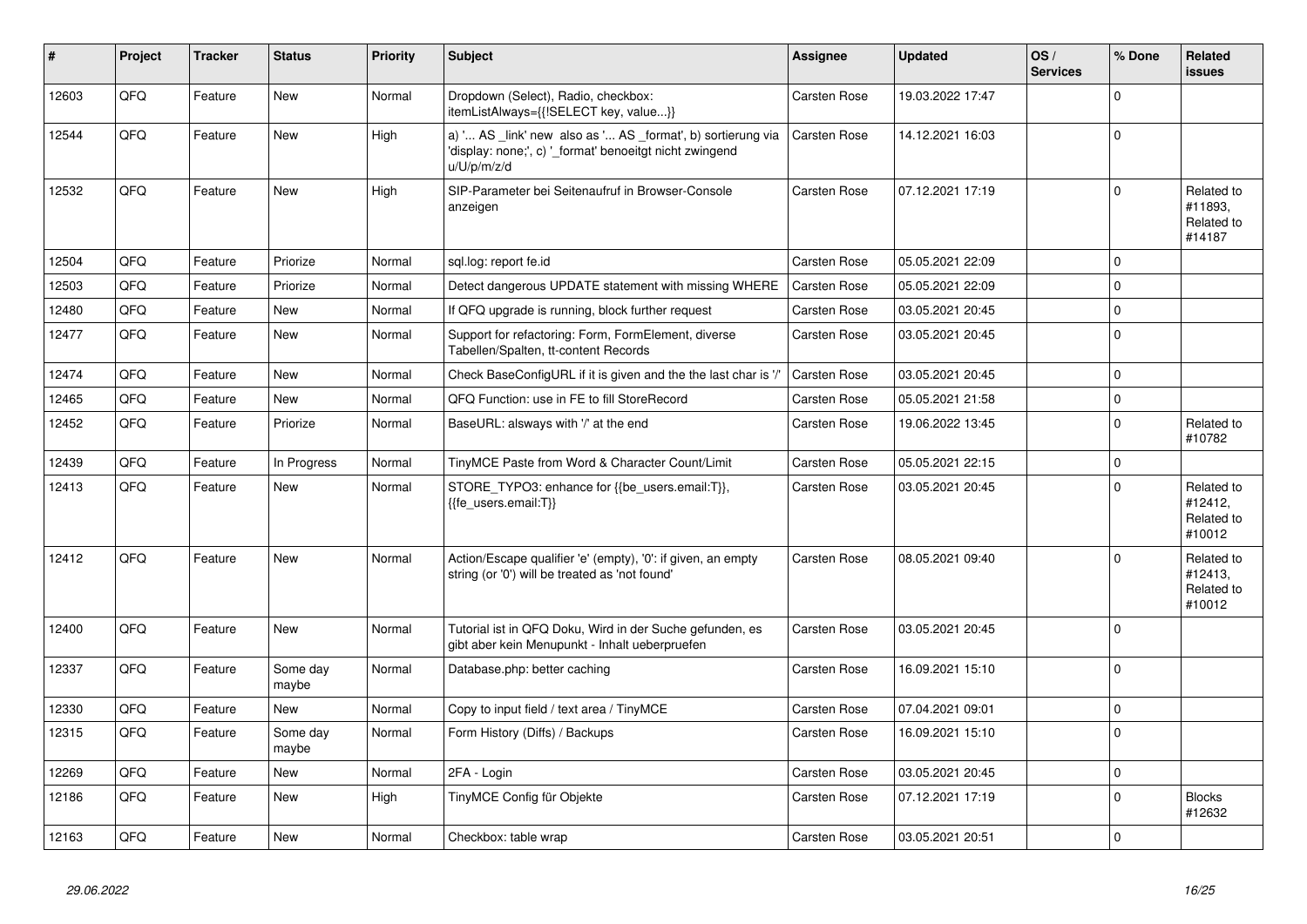| #     | Project | <b>Tracker</b> | <b>Status</b>     | <b>Priority</b> | <b>Subject</b>                                                                                       | Assignee                                               | <b>Updated</b>      | OS/<br><b>Services</b> | % Done      | <b>Related</b><br><b>issues</b>               |                      |
|-------|---------|----------------|-------------------|-----------------|------------------------------------------------------------------------------------------------------|--------------------------------------------------------|---------------------|------------------------|-------------|-----------------------------------------------|----------------------|
| 12162 | QFQ     | Feature        | <b>New</b>        | Normal          | FE.type=sendmail: personalized mailing (several mails) via<br>template                               | Carsten Rose                                           | 03.05.2021 20:45    |                        | $\Omega$    |                                               |                      |
| 12146 | QFQ     | Feature        | <b>New</b>        | Normal          | Autocron Job: Anzeigen wann der naechste Job ausgefuehrt<br>wird, resp das er nicht ausgefuehrt wird | Carsten Rose                                           | 15.03.2021 15:23    |                        | $\mathbf 0$ |                                               |                      |
| 12119 | QFQ     | Feature        | <b>New</b>        | Normal          | AS paged: error message missing if there ist no 'r' argument.                                        | Carsten Rose                                           | 03.05.2021 20:51    |                        | $\mathsf 0$ |                                               |                      |
| 12109 | QFQ     | Feature        | <b>New</b>        | Normal          | Donwload Link: Plain, SIP, Persistent Link, Peristent SIP -<br>new notation                          | Carsten Rose                                           | 03.05.2021 20:45    |                        | $\mathsf 0$ | Related to<br>#12085                          |                      |
| 12024 | QFQ     | Feature        | <b>New</b>        | Normal          | Excel Export: text columns by default decode<br>htmlspeciachar()                                     | Carsten Rose                                           | 17.02.2021 23:55    |                        | $\mathbf 0$ | Related to<br>#12022                          |                      |
| 12023 | QFQ     | Feature        | <b>New</b>        | Normal          | MySQL Stored Precdure: QDECODESPECIALCHAR()                                                          | <b>Carsten Rose</b>                                    | 16.02.2021 11:16    |                        | $\Omega$    | Related to<br>#12022                          |                      |
| 11980 | QFQ     | Feature        | In Progress       | Normal          | protected verzeichnis MUSS geschützt werden                                                          | <b>Carsten Rose</b>                                    | 07.09.2021 13:30    |                        | $\mathbf 0$ |                                               |                      |
| 11955 | QFQ     | Feature        | <b>New</b>        | Normal          | subrecord: new title option to set <th> attributes - e.g. to<br/>customize tablesorter options.</th> | attributes - e.g. to<br>customize tablesorter options. | <b>Carsten Rose</b> | 03.05.2021 20:47       |             | $\Omega$                                      | Related to<br>#11775 |
| 11893 | QFQ     | Feature        | <b>New</b>        | High            | Broken SIP: a) only report one time, b) only report in main<br>column                                | <b>Carsten Rose</b>                                    | 12.05.2021 12:13    |                        | $\Omega$    | Related to<br>#12532,<br>Related to<br>#14187 |                      |
| 11775 | QFQ     | Feature        | <b>New</b>        | Normal          | Subrecord Tooltip pro Feld                                                                           | Carsten Rose                                           | 18.12.2020 15:22    |                        | $\Omega$    | Related to<br>#11955                          |                      |
| 11747 | QFQ     | Feature        | <b>New</b>        | Normal          | Maintenance Page with Redirect                                                                       | Carsten Rose                                           | 03.05.2021 20:47    |                        | $\mathbf 0$ | Related to<br>#11741                          |                      |
| 11702 | QFQ     | Feature        | <b>New</b>        | Normal          | HTML Special Char makes no sense for 'allbut' if '&' is<br>forbidden                                 | Carsten Rose                                           | 07.12.2021 16:35    |                        | $\mathbf 0$ | Related to<br>#5112,<br>Related to<br>#14320  |                      |
| 11523 | QFQ     | Feature        | <b>New</b>        | Normal          | Mit dynamic Update erkennen, ob Upload gemacht wurde                                                 | <b>Carsten Rose</b>                                    | 13.11.2020 15:07    |                        | $\mathbf 0$ | Related to<br>#9533                           |                      |
| 11516 | QFQ     | Feature        | <b>New</b>        | Normal          | Multi Page Form (Previous/Next Buttons)                                                              | <b>Carsten Rose</b>                                    | 16.03.2021 17:52    |                        | $\pmb{0}$   |                                               |                      |
| 11504 | QFQ     | Feature        | <b>New</b>        | Normal          | Dynamic Update: Button text update for 'Save',' Close' &<br>'Delete'                                 | Carsten Rose                                           | 12.11.2020 23:44    |                        | $\mathbf 0$ |                                               |                      |
| 11460 | QFQ     | Feature        | <b>New</b>        | Normal          | Easier creation of changelog: gitchangelog                                                           | Carsten Rose                                           | 12.06.2021 10:20    |                        | $\mathbf 0$ | Related to<br>#13467                          |                      |
| 11323 | QFQ     | Feature        | Some day<br>maybe | Normal          | Report Frontend Editor Modal + Codemirror                                                            | Carsten Rose                                           | 16.09.2021 15:10    |                        | $\Omega$    | Related to<br>#11036                          |                      |
| 11322 | QFQ     | Feature        | Some day<br>maybe | Normal          | Form Element JSON - (multiline parameter field)                                                      | Carsten Rose                                           | 16.09.2021 15:10    |                        | $\mathbf 0$ |                                               |                      |
| 11320 | QFQ     | Feature        | Priorize          | Normal          | Typo3 Version 10 support                                                                             | <b>Carsten Rose</b>                                    | 05.05.2021 22:09    |                        | $\pmb{0}$   |                                               |                      |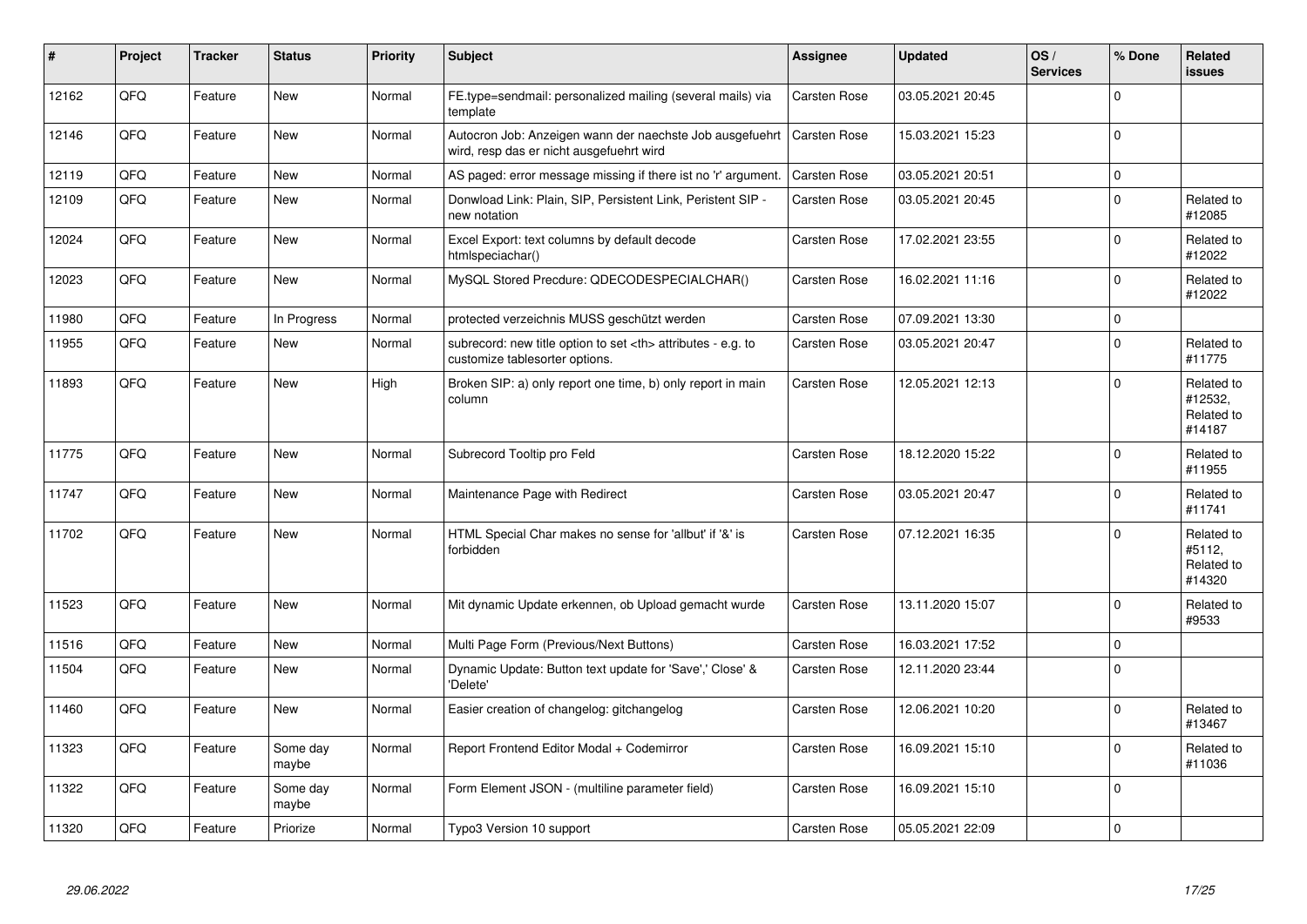| $\sharp$ | Project | <b>Tracker</b> | <b>Status</b>     | <b>Priority</b> | Subject                                                                                  | Assignee            | <b>Updated</b>   | OS/<br><b>Services</b> | % Done      | Related<br><b>issues</b>                                              |
|----------|---------|----------------|-------------------|-----------------|------------------------------------------------------------------------------------------|---------------------|------------------|------------------------|-------------|-----------------------------------------------------------------------|
| 11217    | QFQ     | Feature        | Some day<br>maybe | Normal          | <b>Extend Script Functionality</b>                                                       | Carsten Rose        | 16.09.2021 15:10 |                        | $\Omega$    |                                                                       |
| 11080    | QFQ     | Feature        | <b>New</b>        | Normal          | Send MQTT messages                                                                       | <b>Carsten Rose</b> | 29.08.2020 19:49 |                        | $\mathbf 0$ |                                                                       |
| 11076    | QFQ     | Feature        | In Progress       | Normal          | SELECT  AS _websocket                                                                    | Carsten Rose        | 30.08.2020 17:49 |                        | $\mathbf 0$ |                                                                       |
| 11036    | QFG     | Feature        | Some day<br>maybe | Normal          | inline report editor permissions                                                         | Carsten Rose        | 16.09.2021 15:09 |                        | $\mathbf 0$ | Related to<br>#11323                                                  |
| 10996    | QFQ     | Feature        | New               | Normal          | Download video via sip: no seek                                                          | Carsten Rose        | 12.08.2020 14:18 |                        | $\Omega$    |                                                                       |
| 10979    | QFQ     | Feature        | <b>New</b>        | Normal          | Ajax Calls an API - dataReport                                                           | <b>Carsten Rose</b> | 11.05.2022 12:15 |                        | $\mathbf 0$ |                                                                       |
| 10976    | QFQ     | Feature        | New               | Normal          | Excel Export Verbesserungen                                                              | <b>Carsten Rose</b> | 06.08.2020 10:56 |                        | $\mathbf 0$ |                                                                       |
| 10819    | QFQ     | Feature        | <b>New</b>        | Normal          | Persistent SIP - second try                                                              | Carsten Rose        | 29.06.2020 23:02 |                        | $\Omega$    | Related to<br>#6261                                                   |
| 10745    | QFQ     | Feature        | Some day<br>maybe | Normal          | Tablesorter Excel Export                                                                 | Carsten Rose        | 16.09.2021 15:09 |                        | $\mathbf 0$ |                                                                       |
| 10716    | QFQ     | Feature        | Some day<br>maybe | Normal          | Business Logic mit Externen Skripten                                                     | Carsten Rose        | 16.09.2021 15:10 |                        | $\Omega$    | Related to<br>#10713,<br>Related to<br>#8217                          |
| 10714    | QFQ     | Feature        | <b>New</b>        | Normal          | multi Table Form                                                                         | Carsten Rose        | 16.03.2021 18:44 |                        | $\mathbf 0$ |                                                                       |
| 10593    | QFQ     | Feature        | <b>New</b>        | Normal          | label2: text behind input element                                                        | <b>Carsten Rose</b> | 16.05.2020 10:57 |                        | $\Omega$    |                                                                       |
| 10443    | QFQ     | Feature        | In Progress       | Normal          | Konzept api / live                                                                       | <b>Carsten Rose</b> | 07.05.2020 09:39 |                        | $\mathbf 0$ |                                                                       |
| 10119    | QFQ     | Feature        | <b>New</b>        | Normal          | Dropdown (selectlist) & TypeAhead: format and catagorize<br>list                         | Carsten Rose        | 07.05.2020 09:36 |                        | $\Omega$    |                                                                       |
| 10116    | QFQ     | Feature        | Some day<br>maybe | Normal          | TypeAhead: Tag - show inside 'input' element                                             | Carsten Rose        | 16.09.2021 15:09 |                        | $\Omega$    |                                                                       |
| 10095    | QFQ     | Feature        | Some day<br>maybe | Normal          | Generic Gitlab Integration into QFQ                                                      | Carsten Rose        | 16.09.2021 15:10 |                        | $\Omega$    |                                                                       |
| 10080    | QFQ     | Feature        | <b>New</b>        | Normal          | Popup on 'save' / 'close': configure dialog (answer<br>yes/no/cancle/)                   | Carsten Rose        | 28.03.2021 20:52 |                        | $\Omega$    | Is duplicate<br>of #12262                                             |
| 10015    | QFQ     | Feature        | Priorize          | Normal          | Monospace in Textarea                                                                    | Carsten Rose        | 03.02.2020 13:40 |                        | $\mathbf 0$ |                                                                       |
| 10014    | QFQ     | Feature        | New               | Normal          | Manual.rst: describe behaviour and process order of<br>fillStoreVar, slaveId, sqlBefore, | <b>Carsten Rose</b> | 01.02.2020 22:31 |                        | $\Omega$    |                                                                       |
| 10013    | QFG     | Feature        | Some day<br>maybe | Normal          | FE.typ=editor: CodeMirror                                                                | Carsten Rose        | 08.06.2022 10:37 |                        | $\Omega$    | Related to<br>#12611,<br>Related to<br>#12490,<br>Related to<br>#7732 |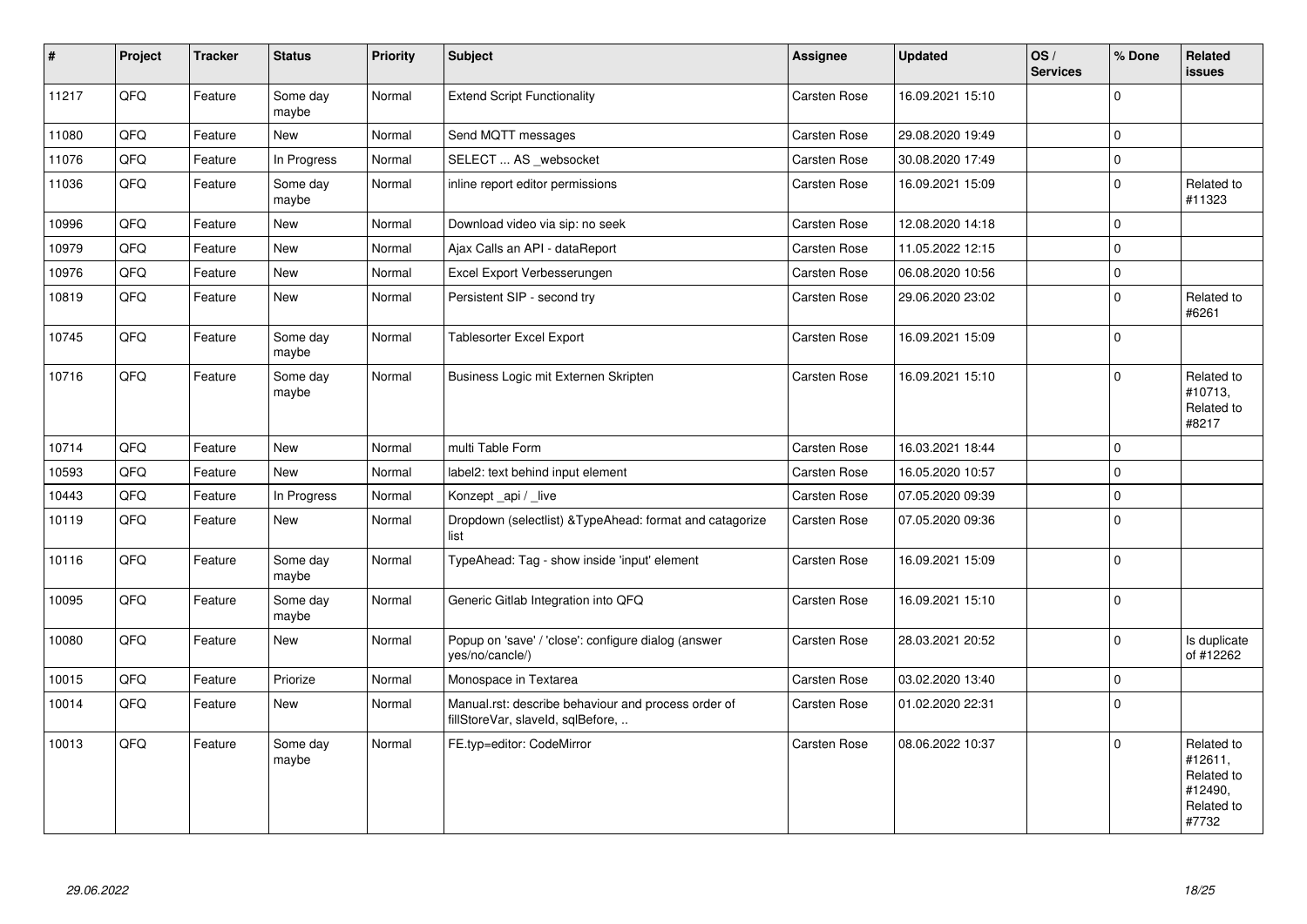| #     | Project | <b>Tracker</b> | <b>Status</b>     | <b>Priority</b> | <b>Subject</b>                                                                                                                        | Assignee            | <b>Updated</b>   | OS/<br><b>Services</b> | % Done      | Related<br><b>issues</b>                                               |
|-------|---------|----------------|-------------------|-----------------|---------------------------------------------------------------------------------------------------------------------------------------|---------------------|------------------|------------------------|-------------|------------------------------------------------------------------------|
| 10012 | QFQ     | Feature        | Priorize          | Normal          | redirectAllMailTo: {{beEmail:T}}                                                                                                      | <b>Carsten Rose</b> | 08.05.2021 09:54 |                        | $\Omega$    | Related to<br>#12412,<br>Related to<br>#12413,<br>Related to<br>#10011 |
| 10011 | QFQ     | Feature        | Priorize          | Normal          | Offer new STORE_TYPO3 Variable 'beUser', 'beEmail'                                                                                    | Carsten Rose        | 08.05.2021 09:51 |                        | $\Omega$    | Related to<br>#10012,<br>Related to<br>#12511                          |
| 10005 | QFQ     | Feature        | Priorize          | Normal          | Report / special column name:  AS _calendar                                                                                           | Carsten Rose        | 03.06.2020 17:28 |                        | $\Omega$    |                                                                        |
| 9983  | QFQ     | Feature        | <b>New</b>        | Normal          | Report Notation: new keyword 'range'                                                                                                  | Carsten Rose        | 01.02.2020 15:55 |                        | $\Omega$    |                                                                        |
| 9968  | QFQ     | Feature        | Priorize          | Normal          | Tooltip in Links for Developer                                                                                                        | <b>Carsten Rose</b> | 01.02.2020 23:17 |                        | $\mathbf 0$ |                                                                        |
| 9928  | QFQ     | Feature        | Priorize          | Normal          | SpecialColumnName: a) Deprecated: ' AS "_+tag " ', b)<br>New: ' AS "_ <tag1><tag2>"</tag2></tag1>                                     | <b>Carsten Rose</b> | 01.02.2020 23:17 |                        | $\Omega$    | Related to<br>#9929                                                    |
| 9927  | QFQ     | Feature        | <b>New</b>        | Normal          | QFQ Update: a) Update nur machen wenn BE User<br>eingeloggt ist., b) Bei Fehler genaue Meldung welcher<br>Updateschritt Probleme hat. | Carsten Rose        | 22.01.2020 12:59 |                        | $\Omega$    |                                                                        |
| 9900  | QFQ     | Feature        | Priorize          | Normal          | Generic API Call: tt-content record >> JSON                                                                                           | Carsten Rose        | 01.02.2020 10:13 |                        | $\mathbf 0$ |                                                                        |
| 9811  | QFQ     | Feature        | <b>New</b>        | Normal          | Report: tag every n'th row                                                                                                            | <b>Carsten Rose</b> | 01.02.2020 23:22 |                        | $\Omega$    |                                                                        |
| 9781  | QFQ     | Feature        | <b>New</b>        | Normal          | Button: CSS class to make buttons smaller                                                                                             | <b>Carsten Rose</b> | 01.02.2020 23:22 |                        | $\Omega$    |                                                                        |
| 9777  | QFQ     | Feature        | <b>New</b>        | Normal          | Logging QFQ Variables                                                                                                                 | Carsten Rose        | 16.12.2019 17:17 |                        | $\Omega$    |                                                                        |
| 9707  | QFQ     | Feature        | <b>New</b>        | Normal          | SIP security: encode pageld and check pageld on decode                                                                                | Carsten Rose        | 01.02.2020 23:22 |                        | $\Omega$    |                                                                        |
| 9706  | QFQ     | Feature        | New               | Normal          | Multi File Upload (hidden template group)                                                                                             | Carsten Rose        | 01.02.2020 23:22 |                        | $\Omega$    | Related to<br>#7521,<br>Related to<br>#5562,<br>Related to<br>#13330   |
| 9704  | QFQ     | Feature        | Some day<br>maybe | Normal          | Thumbnails Generieren beim Splitten von PDF Files                                                                                     | <b>Carsten Rose</b> | 11.12.2019 16:01 |                        | $\Omega$    |                                                                        |
| 9668  | QFQ     | Feature        | Priorize          | Normal          | Form.mode: rename 'hidden' to 'hide'                                                                                                  | <b>Carsten Rose</b> | 05.05.2021 22:14 |                        | $\Omega$    | Related to<br>#6437                                                    |
| 9602  | QFQ     | Feature        | <b>New</b>        | Normal          | Form definition as JSON                                                                                                               | <b>Carsten Rose</b> | 01.02.2020 23:21 |                        | $\Omega$    | Related to<br>#9600                                                    |
| 9579  | QFQ     | Feature        | Some day<br>maybe | Normal          | Multiform with Process Row                                                                                                            | <b>Carsten Rose</b> | 11.12.2019 16:01 |                        | $\mathbf 0$ |                                                                        |
| 9537  | QFQ     | Feature        | New               | Normal          | FormEditor: Edit fieldset in FrontEnd                                                                                                 | <b>Carsten Rose</b> | 01.02.2020 23:22 |                        | $\mathbf 0$ |                                                                        |
| 9394  | QFQ     | Feature        | Priorize          | Normal          | REST: allow for non numerical ids in get requests                                                                                     | Carsten Rose        | 05.05.2021 22:10 |                        | $\Omega$    |                                                                        |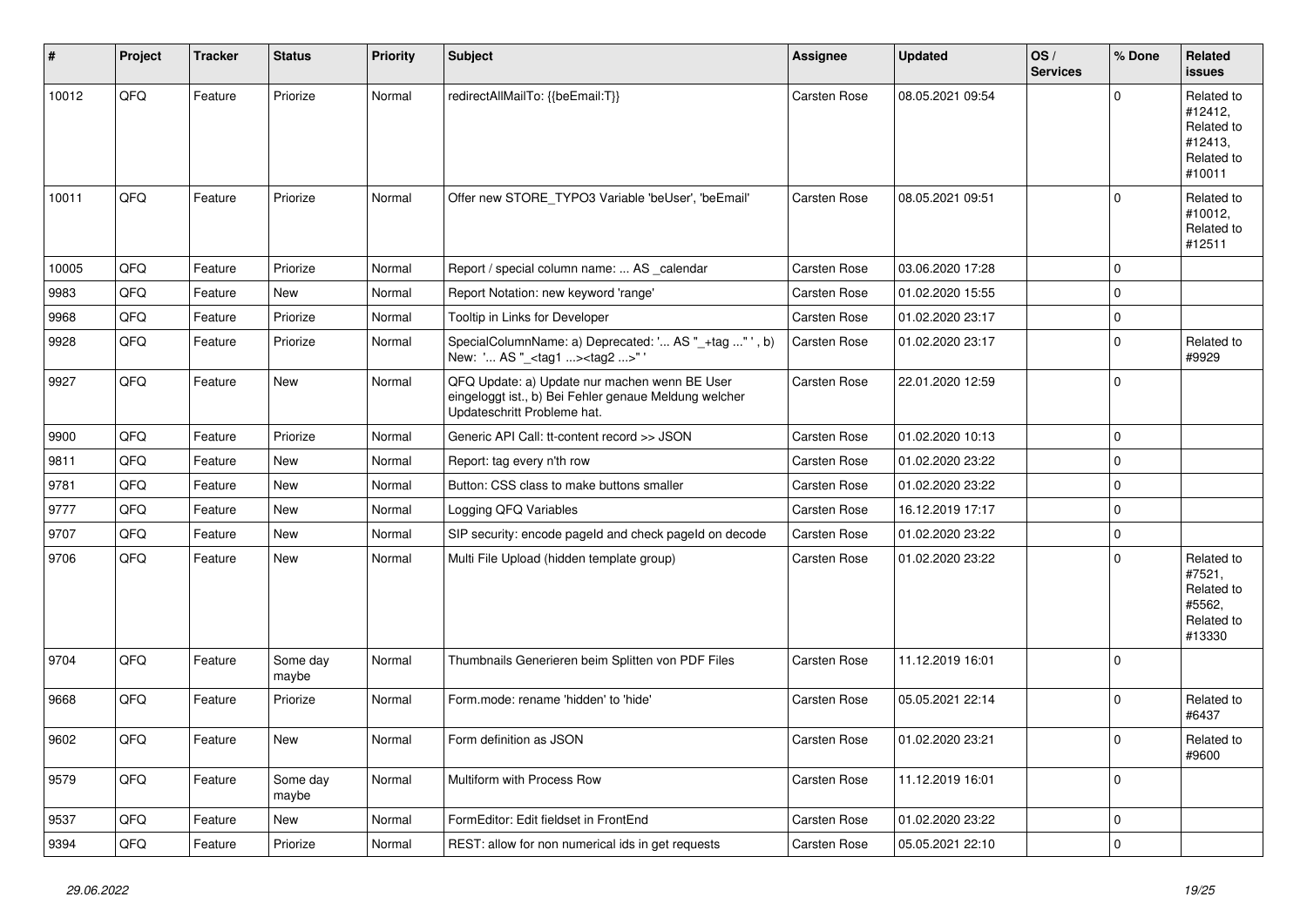| #    | Project | <b>Tracker</b> | <b>Status</b>     | <b>Priority</b> | <b>Subject</b>                                                                                                             | <b>Assignee</b> | <b>Updated</b>   | OS/<br><b>Services</b> | % Done         | Related<br>issues    |
|------|---------|----------------|-------------------|-----------------|----------------------------------------------------------------------------------------------------------------------------|-----------------|------------------|------------------------|----------------|----------------------|
| 9352 | QFQ     | Feature        | <b>New</b>        | Normal          | FE 'Native' fire slaveld, sqlAfter, sqlIns                                                                                 | Carsten Rose    | 01.02.2020 23:22 |                        | $\Omega$       |                      |
| 9348 | QFQ     | Feature        | New               | Normal          | defaultThumbnailSize: pre render thumbnails                                                                                | Carsten Rose    | 12.06.2021 09:05 |                        | $\Omega$       |                      |
| 9346 | QFQ     | Feature        | Priorize          | Normal          | beforeSave: check if an upload is given                                                                                    | Carsten Rose    | 11.06.2021 21:18 |                        | $\Omega$       |                      |
| 9221 | QFQ     | Feature        | New               | Normal          | typeAhead: Zeichenlimite ausschalten                                                                                       | Carsten Rose    | 08.05.2021 17:06 |                        | 0              |                      |
| 9208 | QFQ     | Feature        | New               | Normal          | Manage 'recent' records                                                                                                    | Carsten Rose    | 01.02.2020 23:22 |                        | $\Omega$       |                      |
| 9136 | QFQ     | Feature        | New               | Normal          | Create ZIP files with dynamic PDFs                                                                                         | Carsten Rose    | 01.02.2020 23:22 |                        | $\Omega$       |                      |
| 9129 | QFQ     | Feature        | New               | Normal          | sqlValidate: Message as notification, not as error                                                                         | Carsten Rose    | 01.02.2020 23:22 |                        | $\Omega$       | Related to<br>#9128  |
| 9128 | QFQ     | Feature        | <b>New</b>        | Normal          | Error Message: not replaced variables- a) replace back to<br>'{{', b) underline                                            | Carsten Rose    | 01.02.2020 23:22 |                        | $\mathbf 0$    | Related to<br>#9129  |
| 8975 | QFQ     | Feature        | New               | Normal          | Report Notation: 2.0                                                                                                       | Carsten Rose    | 01.02.2020 23:22 |                        | $\Omega$       | Related to<br>#8963  |
| 8963 | QFQ     | Feature        | Priorize          | Normal          | Setting values in a store: flexible way                                                                                    | Carsten Rose    | 05.05.2021 22:10 |                        | $\Omega$       | Related to<br>#8975  |
| 8962 | QFQ     | Feature        | <b>New</b>        | High            | allow for form fields with identical names                                                                                 | Carsten Rose    | 03.05.2021 21:14 |                        | $\mathbf 0$    |                      |
| 8894 | QFQ     | Feature        | Some day<br>maybe | Normal          | Documentation Tags Usable in QFQ Application                                                                               | Carsten Rose    | 11.12.2019 16:01 |                        | $\Omega$       |                      |
| 8892 | QFQ     | Feature        | Some day<br>maybe | Normal          | Display and Edit SQL Comments in Form Editor                                                                               | Carsten Rose    | 11.12.2019 16:01 |                        | $\mathbf 0$    |                      |
| 8806 | QFQ     | Feature        | <b>New</b>        | Normal          | SQL Function nl2br                                                                                                         | Carsten Rose    | 01.02.2020 23:22 |                        | $\mathbf 0$    |                      |
| 8719 | QFQ     | Feature        | <b>New</b>        | Normal          | extraButtonLock: add support for 0/1                                                                                       | Carsten Rose    | 01.02.2020 23:22 |                        | $\Omega$       |                      |
| 8702 | QFQ     | Feature        | New               | Normal          | Load Record which is locked: missing user info                                                                             | Carsten Rose    | 11.12.2019 16:16 |                        | $\Omega$       | Related to<br>#9789  |
| 8586 | QFQ     | Feature        | Some day<br>maybe | Normal          | QFQ: Enhance Error message for 'record not found'                                                                          | Carsten Rose    | 16.09.2021 15:10 |                        | $\Omega$       |                      |
| 8585 | QFQ     | Feature        | Priorize          | Normal          | Enhance Error message for 'unknown form'                                                                                   | Carsten Rose    | 01.02.2020 10:13 |                        | $\mathbf 0$    |                      |
| 8584 | QFQ     | Feature        | Priorize          | Normal          | FE 'Action' - never assign to Container (except Template<br>Group)                                                         | Carsten Rose    | 01.02.2020 10:13 |                        | $\Omega$       |                      |
| 8520 | QFQ     | Feature        | Some day<br>maybe | Normal          | Bring QFQ to Composer                                                                                                      | Carsten Rose    | 16.09.2021 15:10 |                        | $\mathbf 0$    |                      |
| 8336 | QFQ     | Feature        | New               | Normal          | Form > modified > Close New: a) Optional disable popup, b) $\int$ Carsten Rose<br>custom text, c) mode on save: close stay |                 | 01.02.2020 23:22 |                        | $\mathbf 0$    | Related to<br>#8335  |
| 8277 | QFQ     | Feature        | Priorize          | Normal          | fe.parameter.default=                                                                                                      | Carsten Rose    | 01.02.2020 23:17 |                        | $\mathbf 0$    | Related to<br>#8113  |
| 8217 | QFQ     | Feature        | New               | Normal          | if-elseif-else construct                                                                                                   | Carsten Rose    | 16.03.2021 18:41 |                        | $\mathbf 0$    | Related to<br>#10716 |
| 8204 | QFG     | Feature        | Priorize          | High            | Position 'required mark'                                                                                                   | Carsten Rose    | 16.06.2021 13:44 |                        | $\overline{0}$ |                      |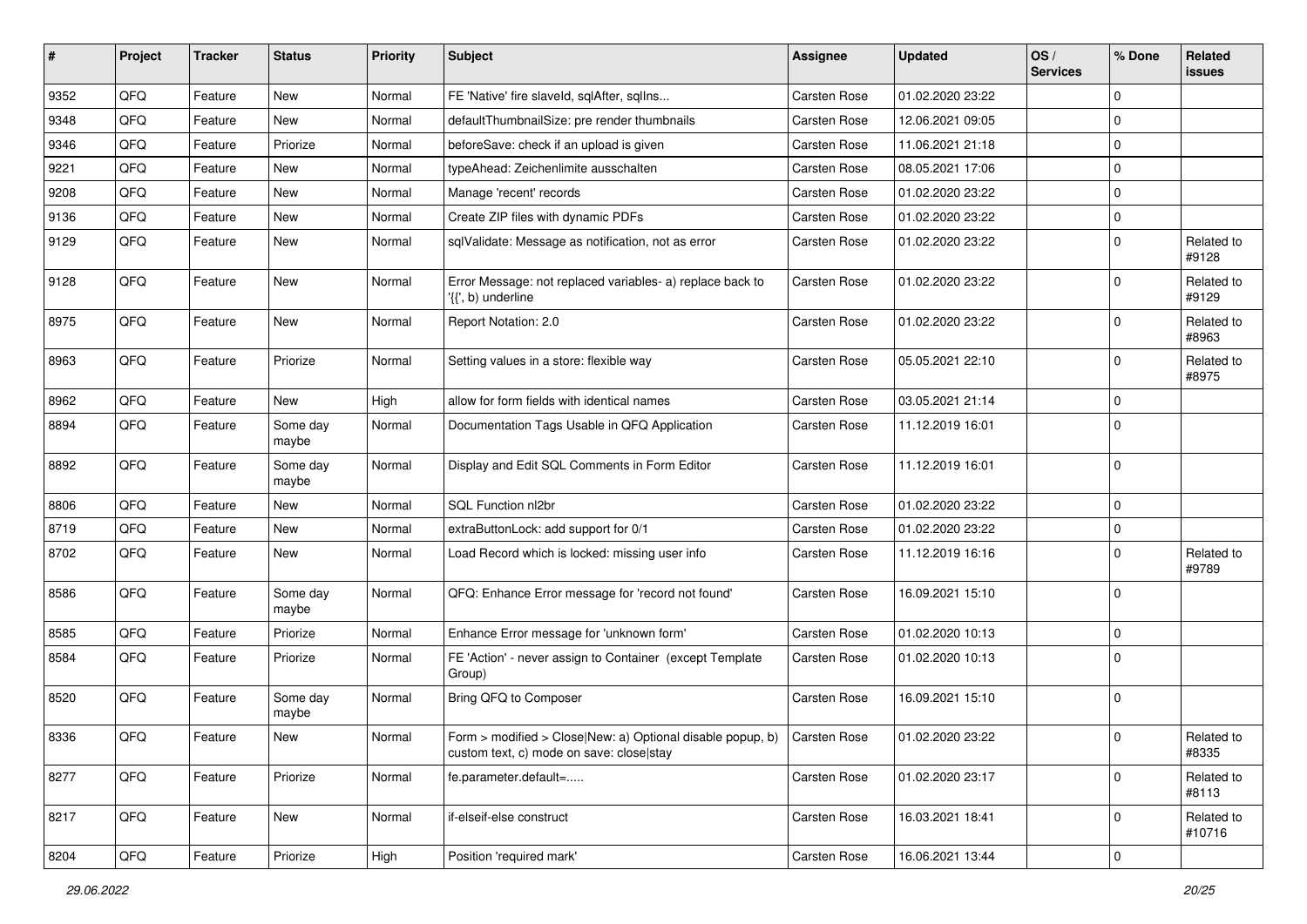| $\vert$ # | Project | <b>Tracker</b> | <b>Status</b>     | <b>Priority</b> | <b>Subject</b>                                                             | Assignee            | <b>Updated</b>   | OS/<br><b>Services</b> | % Done      | Related<br><b>issues</b>                        |
|-----------|---------|----------------|-------------------|-----------------|----------------------------------------------------------------------------|---------------------|------------------|------------------------|-------------|-------------------------------------------------|
| 8187      | QFQ     | Feature        | <b>New</b>        | Normal          | Subrecord: enable/hide new button - make new/edit/delete<br>customizeable. | Carsten Rose        | 06.03.2021 18:44 |                        | $\Omega$    | Related to<br>#11326                            |
| 8101      | QFQ     | Feature        | Some day<br>maybe | Normal          | Password hash: support further hashing methods                             | Carsten Rose        | 16.09.2021 15:10 |                        | $\Omega$    |                                                 |
| 8089      | QFQ     | Feature        | <b>New</b>        | Normal          | Copy/Paste for FormElements                                                | Carsten Rose        | 01.02.2020 23:22 |                        | $\mathbf 0$ |                                                 |
| 8082      | QFQ     | Feature        | Priorize          | High            | Contact form without saving record                                         | <b>Carsten Rose</b> | 07.12.2021 15:20 |                        | $\Omega$    | Related to<br>#8587,<br><b>Blocks</b><br>#11850 |
| 8044      | QFQ     | Feature        | Priorize          | Normal          | Transaction: a) Form, b) Report                                            | <b>Carsten Rose</b> | 05.05.2021 22:14 |                        | $\Omega$    | Related to<br>#8043                             |
| 8034      | QFQ     | Feature        | Priorize          | Normal          | FormElement 'data': 22.22.2222 should not be accepted                      | <b>Carsten Rose</b> | 01.02.2020 10:13 |                        | $\Omega$    |                                                 |
| 7924      | QFQ     | Feature        | <b>New</b>        | Normal          | Radio/Checkbox with Tooltip                                                | Carsten Rose        | 01.02.2020 23:22 |                        | $\Omega$    |                                                 |
| 7920      | QFQ     | Feature        | <b>New</b>        | Normal          | FE: Syntax Highlight, Zeinlenumbruch                                       | <b>Carsten Rose</b> | 01.02.2020 10:03 |                        | $\Omega$    |                                                 |
| 7850      | QFQ     | Feature        | <b>New</b>        | High            | Upload records: non 'pathFileName' column                                  | <b>Carsten Rose</b> | 03.05.2021 21:14 |                        | $\Omega$    |                                                 |
| 7812      | QFQ     | Feature        | <b>New</b>        | Normal          | FE 'Subrecord' - new option 'subrecordShowFilter',<br>'subrecordPaging'    | <b>Carsten Rose</b> | 01.02.2020 23:22 |                        | $\Omega$    |                                                 |
| 7683      | QFQ     | Feature        | New               | Normal          | Special column names in '{{ SELECT  AS link }}' should<br>be detected      | <b>Carsten Rose</b> | 01.02.2020 23:21 |                        | $\mathbf 0$ |                                                 |
| 7681      | QFQ     | Feature        | <b>New</b>        | Normal          | Optional switch off 'check for modified record'                            | <b>Carsten Rose</b> | 01.02.2020 23:21 |                        | $\mathbf 0$ |                                                 |
| 7660      | QFQ     | Feature        | <b>New</b>        | Normal          | IMAP: import mails to DB, move / delete mails                              | Carsten Rose        | 01.02.2020 09:52 |                        | $\Omega$    |                                                 |
| 7630      | QFQ     | Feature        | Priorize          | Normal          | detailed error message for simple upload                                   | Carsten Rose        | 01.02.2020 10:13 |                        | $\mathbf 0$ |                                                 |
| 7522      | QFQ     | Feature        | Priorize          | Normal          | Inserting default index.html to folder (Avoid Apache<br>Indexing)          | Carsten Rose        | 01.02.2020 10:13 |                        | $\Omega$    |                                                 |
| 7521      | QFQ     | Feature        | New               | Normal          | TemplateGroup: fe.type=upload                                              | Carsten Rose        | 01.02.2020 23:21 |                        | $\Omega$    | Related to<br>#9706                             |
| 7520      | QFQ     | Feature        | <b>New</b>        | Normal          | QR Code:  AS _qr ( AS _link)                                               | Carsten Rose        | 01.02.2020 23:22 |                        | $\Omega$    |                                                 |
| 7519      | QFQ     | Feature        | New               | Normal          | Select: Multi                                                              | <b>Carsten Rose</b> | 01.02.2020 23:22 |                        | $\mathbf 0$ |                                                 |
| 7481      | QFQ     | Feature        | <b>New</b>        | Normal          | Detect 'BaseUrl' automatically                                             | Carsten Rose        | 01.02.2020 23:21 |                        | $\Omega$    |                                                 |
| 7480      | QFQ     | Feature        | New               | Normal          | Record History (Undo / Redo)                                               | Carsten Rose        | 11.12.2019 16:16 |                        | $\mathbf 0$ | Related to<br>#2361                             |
| 7453      | QFQ     | Feature        | Some day<br>maybe | Normal          | import / export forms QFQ                                                  | Carsten Rose        | 16.09.2021 15:10 |                        | $\Omega$    |                                                 |
| 7452      | QFQ     | Feature        | Some day<br>maybe | Normal          | automate deployment new QFQ version                                        | Carsten Rose        | 16.09.2021 15:10 |                        | $\mathbf 0$ |                                                 |
| 7342      | QFQ     | Feature        | New               | Normal          | add content = hide this                                                    | <b>Carsten Rose</b> | 01.02.2020 23:21 |                        | $\mathbf 0$ |                                                 |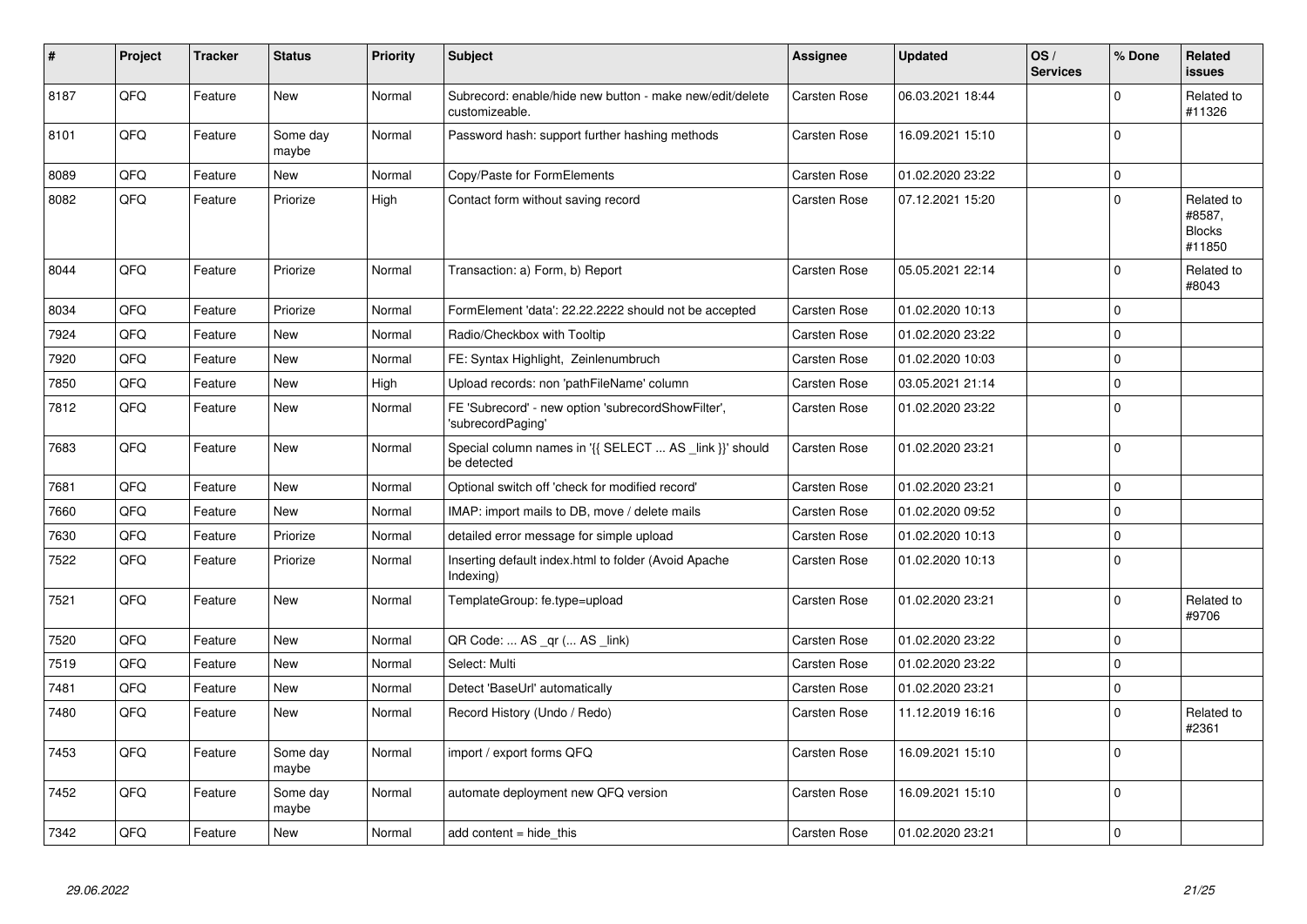| $\sharp$ | Project | <b>Tracker</b> | <b>Status</b>     | <b>Priority</b> | <b>Subject</b>                                                                                                             | <b>Assignee</b> | <b>Updated</b>   | OS/<br><b>Services</b> | % Done      | Related<br>issues                           |
|----------|---------|----------------|-------------------|-----------------|----------------------------------------------------------------------------------------------------------------------------|-----------------|------------------|------------------------|-------------|---------------------------------------------|
| 7336     | QFQ     | Feature        | Some day<br>maybe | Normal          | PDF Upload: disallow PDFs with specific Meta information                                                                   | Carsten Rose    | 11.12.2019 16:01 |                        | $\Omega$    |                                             |
| 7290     | QFQ     | Feature        | Priorize          | Normal          | FormEditor: title as textarea if LEN(title)>60                                                                             | Carsten Rose    | 01.02.2020 10:13 |                        | $\Omega$    | Blocked by<br>#7682                         |
| 7280     | QFQ     | Feature        | <b>New</b>        | Normal          | recently used table                                                                                                        | Carsten Rose    | 01.02.2020 23:21 |                        | 0           |                                             |
| 7239     | QFQ     | Feature        | New               | Normal          | TinyMCE: html tag whitelist                                                                                                | Carsten Rose    | 01.02.2020 23:21 |                        | $\mathbf 0$ | Related to<br>#14320                        |
| 7217     | QFQ     | Feature        | Priorize          | Normal          | Download: notice User if `_sip=?` is missing                                                                               | Carsten Rose    | 01.02.2020 10:13 |                        | $\Omega$    |                                             |
| 7175     | QFQ     | Feature        | New               | Normal          | Upload: md5 hash as filename                                                                                               | Carsten Rose    | 01.02.2020 23:21 |                        | $\mathbf 0$ |                                             |
| 7119     | QFQ     | Feature        | New               | Normal          | Upload: scaleDownWidth, scaleDownHeight                                                                                    | Carsten Rose    | 01.02.2020 23:21 |                        | $\mathbf 0$ |                                             |
| 7109     | QFQ     | Feature        | New               | Normal          | Dynamic Updates: row/element hide                                                                                          | Carsten Rose    | 01.02.2020 23:22 |                        | $\Omega$    | Has<br>duplicate<br>#4081                   |
| 7107     | QFQ     | Feature        | Some day<br>maybe | Normal          | Showcase Registration Tool: Anmeldung / Administration :<br>Liste Anmeldungen / Emaileinaldung                             | Carsten Rose    | 11.12.2019 16:01 |                        | $\Omega$    |                                             |
| 7102     | QFQ     | Feature        | New               | Normal          | Comment sign in report: '#' and '--'                                                                                       | Carsten Rose    | 01.02.2020 23:21 |                        | $\Omega$    |                                             |
| 7099     | QFQ     | Feature        | New               | Normal          | Redesign FormEditor                                                                                                        | Carsten Rose    | 01.02.2020 23:21 |                        | $\Omega$    |                                             |
| 6998     | QFQ     | Feature        | Priorize          | Normal          | Form: with debug=on show column information as tooltip of<br>column label                                                  | Carsten Rose    | 01.02.2020 10:13 |                        | $\Omega$    |                                             |
| 6855     | QFQ     | Feature        | <b>New</b>        | Normal          | With {{feUser:U}}!={{feUser:T}}: Save / Delete: only possible<br>with {{feUserSave:U}}='yes' and '{{feUserDelete:U}}='yes' | Carsten Rose    | 01.02.2020 23:21 |                        | $\mathbf 0$ |                                             |
| 6765     | QFQ     | Feature        | New               | Normal          | Moeglichkeit via QFQ eigene Logs zu schreiben                                                                              | Carsten Rose    | 01.02.2020 23:21 |                        | $\Omega$    |                                             |
| 6723     | QFQ     | Feature        | New               | Normal          | Report QFQ Installation and Version                                                                                        | Carsten Rose    | 12.06.2021 09:07 |                        | $\mathbf 0$ |                                             |
| 6715     | QFQ     | Feature        | Some day<br>maybe | Normal          | Code-Refactoring: dbArray vereinheitlichen                                                                                 | Carsten Rose    | 11.12.2019 16:02 |                        | $\Omega$    |                                             |
| 6602     | QFQ     | Feature        | <b>New</b>        | Normal          | Formlet: in Report auf Mausklick ein mini-form oeffnen                                                                     | Carsten Rose    | 11.12.2019 16:16 |                        | $\mathbf 0$ |                                             |
| 6594     | QFQ     | Feature        | New               | Normal          | Excel: on download, check if there is a valid sip                                                                          | Carsten Rose    | 01.02.2020 23:21 |                        | $\mathbf 0$ |                                             |
| 6437     | QFQ     | Feature        | New               | Normal          | Neuer Mode Button bei FormElementen                                                                                        | Carsten Rose    | 01.02.2020 23:21 |                        | $\Omega$    | Related to<br>#9668,<br>Blocked by<br>#9678 |
| 6292     | QFQ     | Feature        | New               | Normal          | Download: File speichern mit Hash aber original Filename in   Carsten Rose<br>der Datenbank vermerken fuer Downloads       |                 | 01.02.2020 23:21 |                        | 0           |                                             |
| 6289     | QFQ     | Feature        | New               | Normal          | Form: Log                                                                                                                  | Carsten Rose    | 01.02.2020 23:21 |                        | 0           |                                             |
| 6261     | QFQ     | Feature        | New               | Normal          | Persistent SIP                                                                                                             | Carsten Rose    | 12.06.2021 09:07 |                        | $\Omega$    | Related to<br>#10819                        |
| 6250     | QFG     | Feature        | In Progress       | Normal          | Enhance layout: a) Subrecord, b) Subrecord-Title                                                                           | Carsten Rose    | 01.02.2020 23:22 |                        | 0           | Related to<br>#5391                         |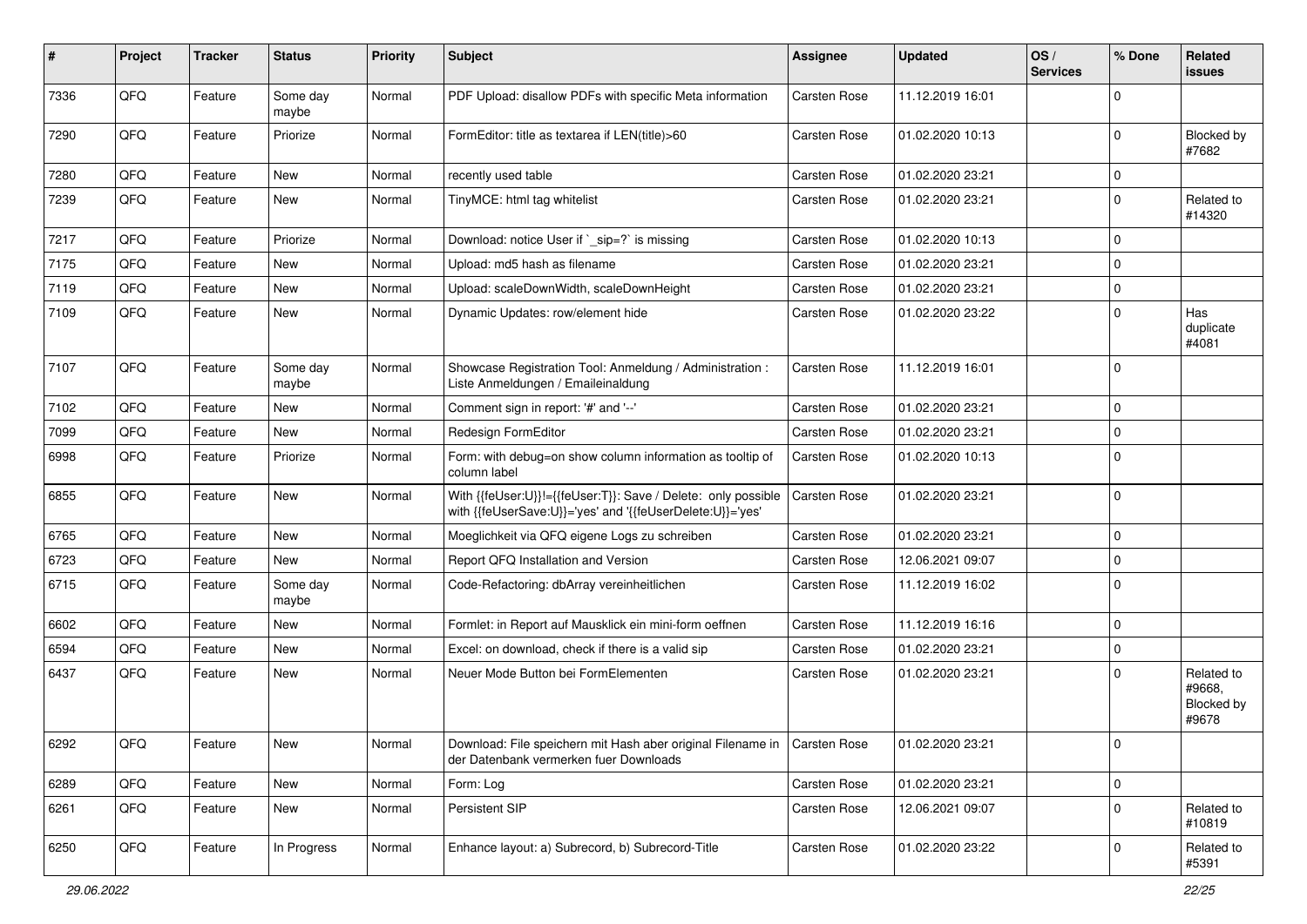| #    | Project | <b>Tracker</b> | <b>Status</b>     | <b>Priority</b> | <b>Subject</b>                                                                                     | Assignee            | <b>Updated</b>   | OS/<br><b>Services</b> | % Done      | Related<br>issues                           |
|------|---------|----------------|-------------------|-----------------|----------------------------------------------------------------------------------------------------|---------------------|------------------|------------------------|-------------|---------------------------------------------|
| 5983 | QFQ     | Feature        | Some day<br>maybe | Normal          | Form Submit (save & update): normalize date/-time FE                                               | <b>Carsten Rose</b> | 01.02.2020 23:19 |                        | $\Omega$    |                                             |
| 5942 | QFQ     | Feature        | Priorize          | Normal          | 'L' and 'type': append to links, generate via 'link' by using 'u:                                  | Carsten Rose        | 01.02.2020 10:13 |                        | $\Omega$    |                                             |
| 5894 | QFQ     | Feature        | Feedback          | Normal          | Typeahead in Report: show/hide rows dynamically                                                    | <b>Carsten Rose</b> | 18.02.2022 08:50 |                        | $\Omega$    | Related to<br>#5893,<br>Related to<br>#5885 |
| 5852 | QFQ     | Feature        | Some day<br>maybe | Normal          | Logging: mail.log / sql.log - im FE anzeigen und via AJAX<br>aktualisieren                         | Carsten Rose        | 01.02.2020 23:19 |                        | $\Omega$    | Related to<br>#5885                         |
| 5782 | QFQ     | Feature        | <b>New</b>        | Normal          | <b>NextCloud API</b>                                                                               | Carsten Rose        | 01.02.2020 10:02 |                        | 0           |                                             |
| 5715 | QFQ     | Feature        | New               | High            | PDF Caching                                                                                        | Carsten Rose        | 03.05.2021 21:14 |                        | $\Omega$    | Related to<br>#5851,<br>Related to<br>#6357 |
| 5695 | QFQ     | Feature        | In Progress       | Normal          | Multiform                                                                                          | Carsten Rose        | 02.01.2021 18:38 |                        | $\Omega$    |                                             |
| 5665 | QFQ     | Feature        | Some day<br>maybe | Normal          | Versuch das '{{!' nicht mehr noetig ist.                                                           | <b>Carsten Rose</b> | 01.02.2020 23:20 |                        | $\Omega$    | Related to<br>#7432,<br>Related to<br>#7434 |
| 5579 | QFQ     | Feature        | Some day<br>maybe | Normal          | Enhance Doc / Presentation: variable type 'link column type'                                       | Carsten Rose        | 01.02.2020 23:19 |                        | $\mathbf 0$ |                                             |
| 5548 | QFQ     | Feature        | Some day<br>maybe | Normal          | 801 Textfiles/Scriptfiles als Thumbnail                                                            | <b>Carsten Rose</b> | 07.03.2022 16:26 |                        | 0           |                                             |
| 5480 | QFQ     | Feature        | Some day<br>maybe | Normal          | QFQ: Dokumentation mit Screenshots versehen                                                        | <b>Carsten Rose</b> | 01.02.2020 23:20 |                        | $\Omega$    | Related to<br>#9879                         |
| 5428 | QFQ     | Feature        | Some day<br>maybe | Normal          | secure thumbnail: late render on access.                                                           | Carsten Rose        | 01.02.2020 23:20 |                        | $\Omega$    |                                             |
| 5345 | QFQ     | Feature        | New               | Normal          | Report: UPDATE / INSERT / DELETE statements should<br>trigger subgueries, depending on the result. | Carsten Rose        | 27.05.2020 16:11 |                        | $\Omega$    |                                             |
| 5132 | QFQ     | Feature        | Some day<br>maybe | Normal          | Error Message sendmail missing attachment: more details                                            | Carsten Rose        | 01.02.2020 23:19 |                        | $\mathbf 0$ |                                             |
| 5131 | QFQ     | Feature        | New               | Normal          | Activate Spin Gear ('wait/busy' indicator) via LINK attribute                                      | <b>Carsten Rose</b> | 01.02.2020 23:21 |                        | $\mathbf 0$ |                                             |
| 4956 | QFQ     | Feature        | Some day<br>maybe | Normal          | Sendmail: Benutzerdefinierte Headers                                                               | <b>Carsten Rose</b> | 11.12.2019 16:02 |                        | $\Omega$    |                                             |
| 4872 | QFQ     | Feature        | Some day<br>maybe | Normal          | Fields of Typo3 page available in STORE_TYPO3                                                      | Carsten Rose        | 01.02.2020 23:19 |                        | $\mathbf 0$ |                                             |
| 4869 | QFQ     | Feature        | Some day<br>maybe | Normal          | Dynamic Update (show, hide, readonly?, required?) for<br><b>Template Group Elements</b>            | Carsten Rose        | 01.02.2020 23:19 |                        | $\Omega$    | Related to<br>#4865                         |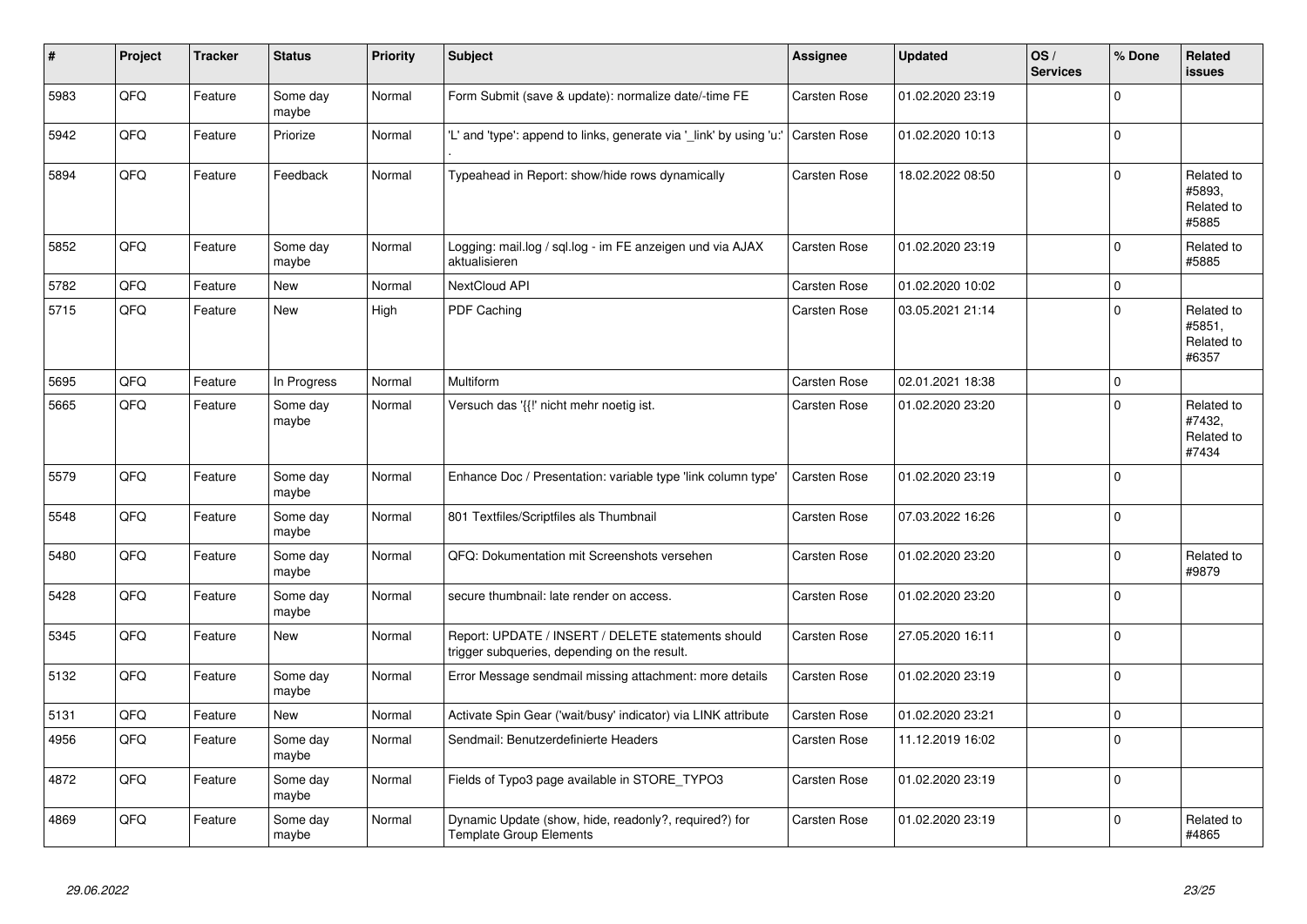| #    | Project | <b>Tracker</b> | <b>Status</b>     | <b>Priority</b> | <b>Subject</b>                                                                                                          | Assignee            | <b>Updated</b>   | OS/<br><b>Services</b> | % Done   | Related<br>issues                           |
|------|---------|----------------|-------------------|-----------------|-------------------------------------------------------------------------------------------------------------------------|---------------------|------------------|------------------------|----------|---------------------------------------------|
| 4839 | QFQ     | Feature        | Some day<br>maybe | Normal          | gfg-handle in <head> Abschnitt</head>                                                                                   | <b>Carsten Rose</b> | 11.12.2019 16:02 |                        | $\Omega$ |                                             |
| 4757 | QFQ     | Feature        | Some day<br>maybe | Normal          | Test subrecord: download links ok? Links ok?                                                                            | <b>Carsten Rose</b> | 01.02.2020 23:20 |                        | $\Omega$ |                                             |
| 4652 | QFQ     | Feature        | Some day<br>maybe | Normal          | UZH CD: Weiterleitung auf benutzerdefinierte 403/404 Seite                                                              | Carsten Rose        | 01.02.2020 23:20 |                        | $\Omega$ |                                             |
| 4650 | QFQ     | Feature        | Some day<br>maybe | Normal          | Convert html to doc/rtf                                                                                                 | Carsten Rose        | 01.02.2020 23:20 |                        | $\Omega$ | Related to<br>#10704                        |
| 4606 | QFQ     | Feature        | Some day<br>maybe | Normal          | link: qualifier to render bootstrap button                                                                              | <b>Carsten Rose</b> | 01.02.2020 23:19 |                        | $\Omega$ |                                             |
| 4413 | QFQ     | Feature        | New               | Normal          | fieldset: show/hidden, modeSql, dynamicUpdate                                                                           | Carsten Rose        | 09.02.2022 15:19 |                        | $\Omega$ |                                             |
| 4365 | QFQ     | Feature        | Some day<br>maybe | Normal          | Multi Language: new way of config                                                                                       | <b>Carsten Rose</b> | 01.02.2020 23:20 |                        | $\Omega$ |                                             |
| 4349 | QFQ     | Feature        | Some day<br>maybe | Normal          | link download: downloaded external URL to<br>deliver/concatenate - check mimetipe and handle it correctly               | Carsten Rose        | 11.12.2019 16:02 |                        | $\Omega$ |                                             |
| 4343 | QFQ     | Feature        | Some day<br>maybe | Normal          | Link: Classifier to add 'attributes'                                                                                    | <b>Carsten Rose</b> | 01.02.2020 23:20 |                        | $\Omega$ | Related to<br>#14077                        |
| 4330 | QFQ     | Feature        | Some day<br>maybe | Normal          | Error Message: report missing {{ / }} in sqlUpdate, sqlInsert,<br>sglDelete, sglAfter, sglBefore in FE action elements. | <b>Carsten Rose</b> | 01.02.2020 23:20 |                        | $\Omega$ |                                             |
| 4259 | QFQ     | Feature        | Some day<br>maybe | Normal          | Instant trigger a cron job                                                                                              | Carsten Rose        | 11.12.2019 16:03 |                        | $\Omega$ |                                             |
| 4258 | QFQ     | Feature        | Some day<br>maybe | High            | <b>System Defaults: Forms</b>                                                                                           | Carsten Rose        | 03.05.2021 21:14 |                        | $\Omega$ |                                             |
| 4250 | QFQ     | Feature        | <b>New</b>        | Normal          | AutoCron in QFQ via PHP                                                                                                 | <b>Carsten Rose</b> | 01.02.2020 23:21 |                        | $\Omega$ | Related to<br>#3292,<br>Related to<br>#3291 |
| 4197 | QFQ     | Feature        | Some day<br>maybe | Normal          | Unit Test fuer JSON Stream von QuickFormQuery.php ><br>doForm()                                                         | Carsten Rose        | 11.12.2019 16:03 |                        | $\Omega$ |                                             |
| 4082 | QFQ     | Feature        | <b>New</b>        | Normal          | Dynamic Update: modeSql - useful default                                                                                | <b>Carsten Rose</b> | 01.02.2020 23:22 |                        | 0        |                                             |
| 4050 | QFQ     | Feature        | <b>New</b>        | Normal          | sgl.log: 1) FormElement ID which causes a specific action,<br>2) Result in the same row.                                | <b>Carsten Rose</b> | 15.04.2020 11:35 |                        | $\Omega$ | Related to<br>#5458                         |
| 4026 | QFQ     | Feature        | Some day<br>maybe | Normal          | sqlLog.sql: log number of FE.id                                                                                         | <b>Carsten Rose</b> | 11.12.2019 16:03 |                        | $\Omega$ | Related to<br>#5458                         |
| 4023 | QFQ     | Feature        | <b>New</b>        | Normal          | prepared statements - FE action: salveld, sqllnsert,<br>sqlUpdate, sqlDelete, sqlBefore, sqlAfter                       | Carsten Rose        | 11.12.2019 16:15 |                        | $\Omega$ |                                             |
| 4018 | QFQ     | Feature        | Some day<br>maybe | Normal          | typeahead: solve problem with potential long query<br>parameter                                                         | Carsten Rose        | 11.12.2019 16:03 |                        | $\Omega$ |                                             |